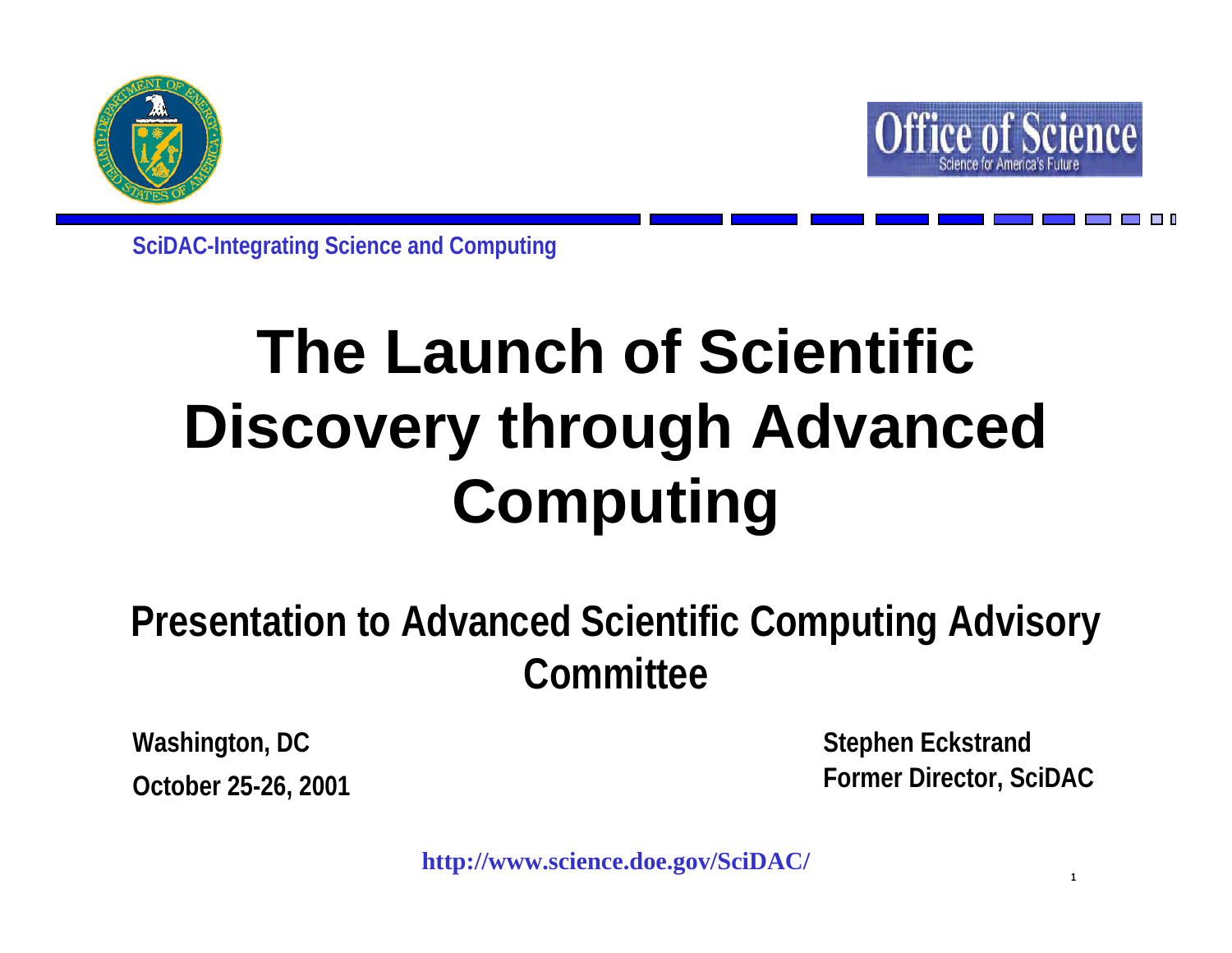

## **SciDAC Goals**

**SciDAC-Integrating Science and Computing**

### An **integrated** program to:

- (1) Create a new generation of Scientific Simulation Codes that take full advantage of the extraordinary computing capabilities of terascale computers.
- (2) Create the Mathematical and Computing Systems Software to enable these Scientific Simulation Codes to use terascale computers effectively and efficiently .
- (3) Create a Collaboratory Software Environment to enable geographically separated scientists to work together as an integrated team and to facilitate remote access to both facilities and data.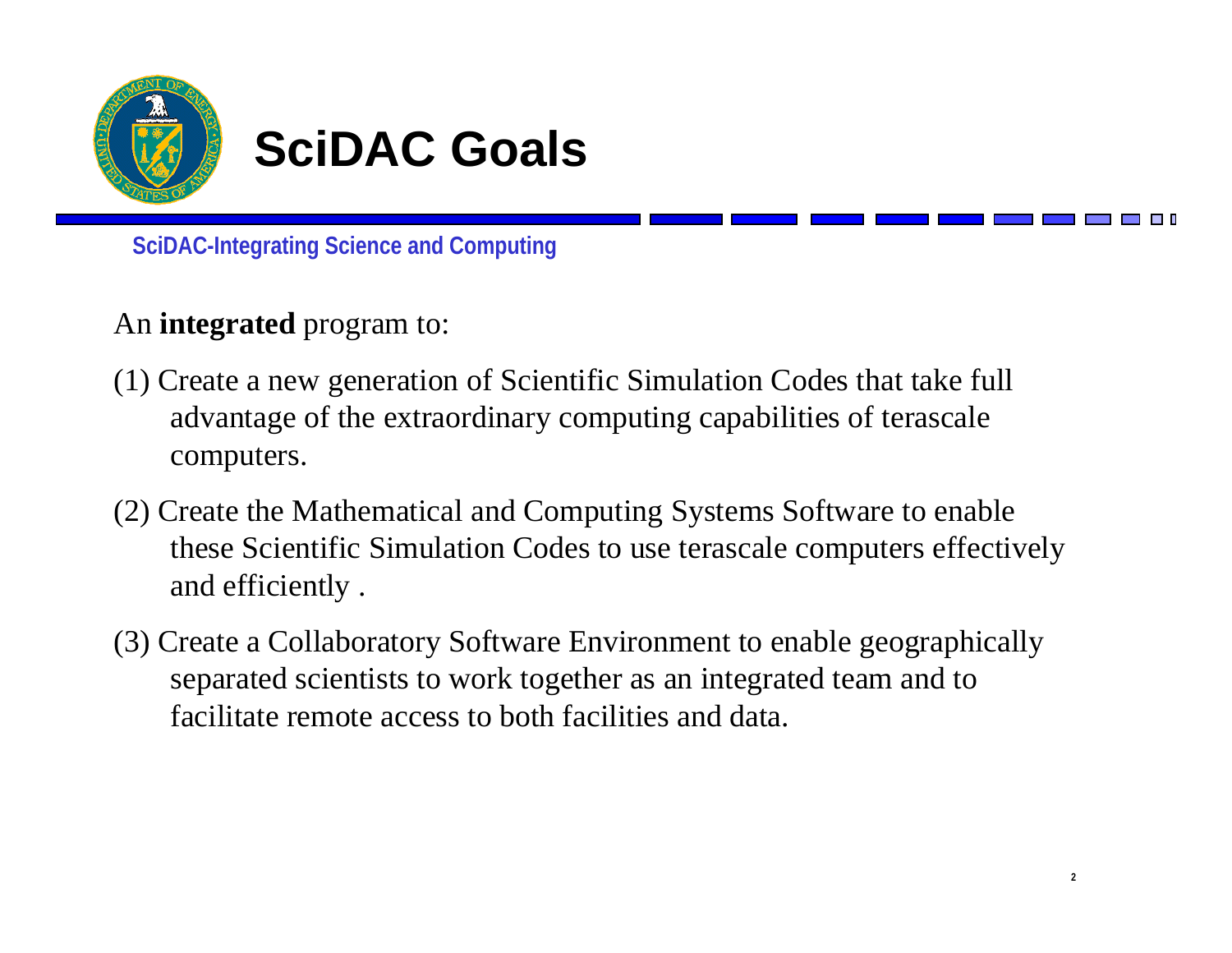

## **SciDAC Vision**

**SciDAC-Integrating Science and Computing**

Just within the past few years, advanced scientific computing has reached a point where it is on a par with laboratory experiment and mathematical theory as a major tool for scientific discovery.

Major increases in computing power will enable a new generation of simulation codes, based on reliable experimental and theoretical inputs, to lead the way to greatly increased scientific understanding, which in turn will lead to new theoretical and experimental discoveries.

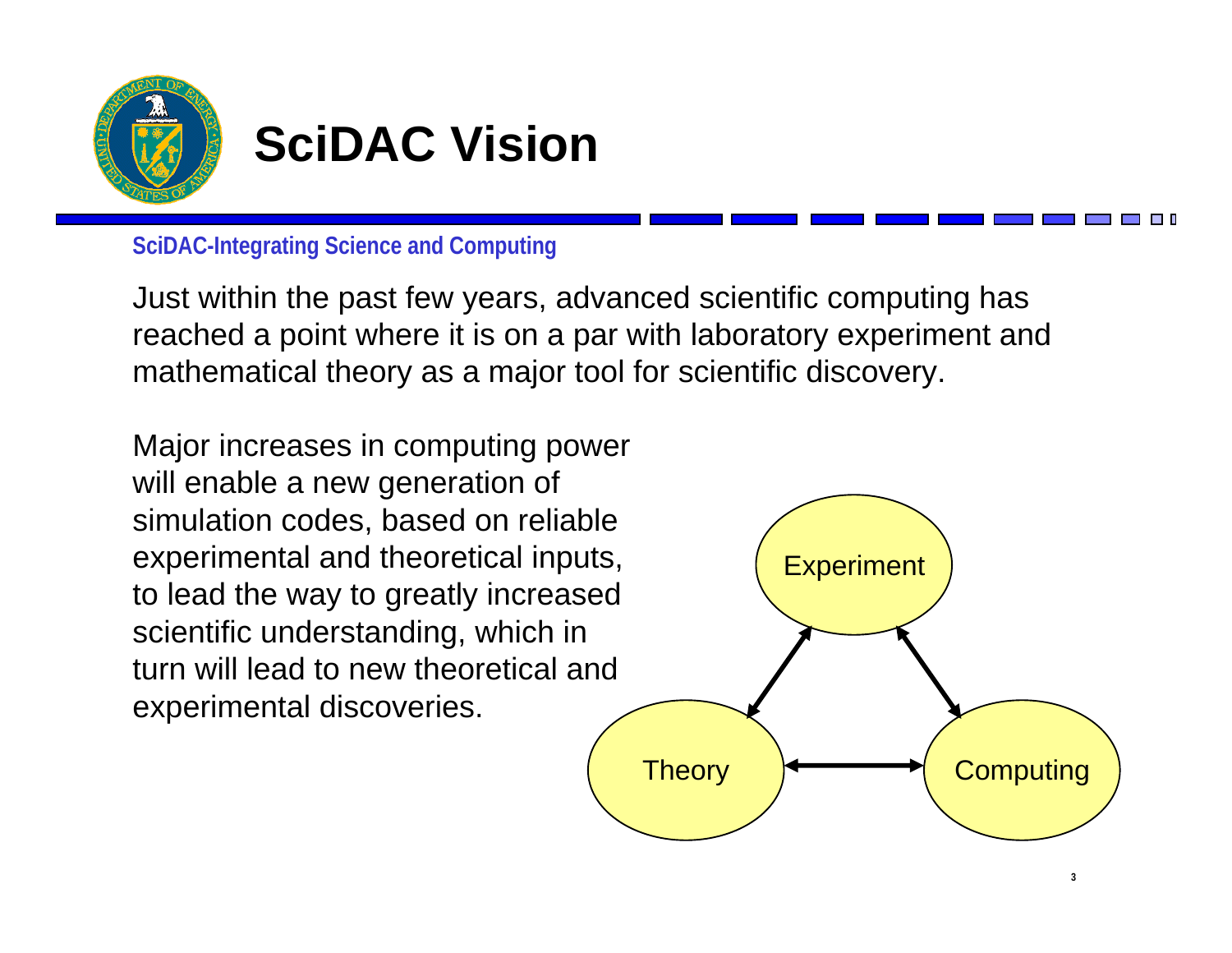

## **Program Management Strategies**

- Development of next generation modeling and simulation codes, mathematical algorithms, systems software, along with computing and network resource planning are interdependent activities that must be carefully managed.
	- Coordinate planning and management of SciDAC activities across the Office of Science (SciDAC director and a SciDAC Coordinating Committee)
	- Establish integrated scientific challenge teams (applications scientists, applied mathematicians, and computer scientists) with clear deliverables
	- Provide reliable access to adequate supercomputing and network resources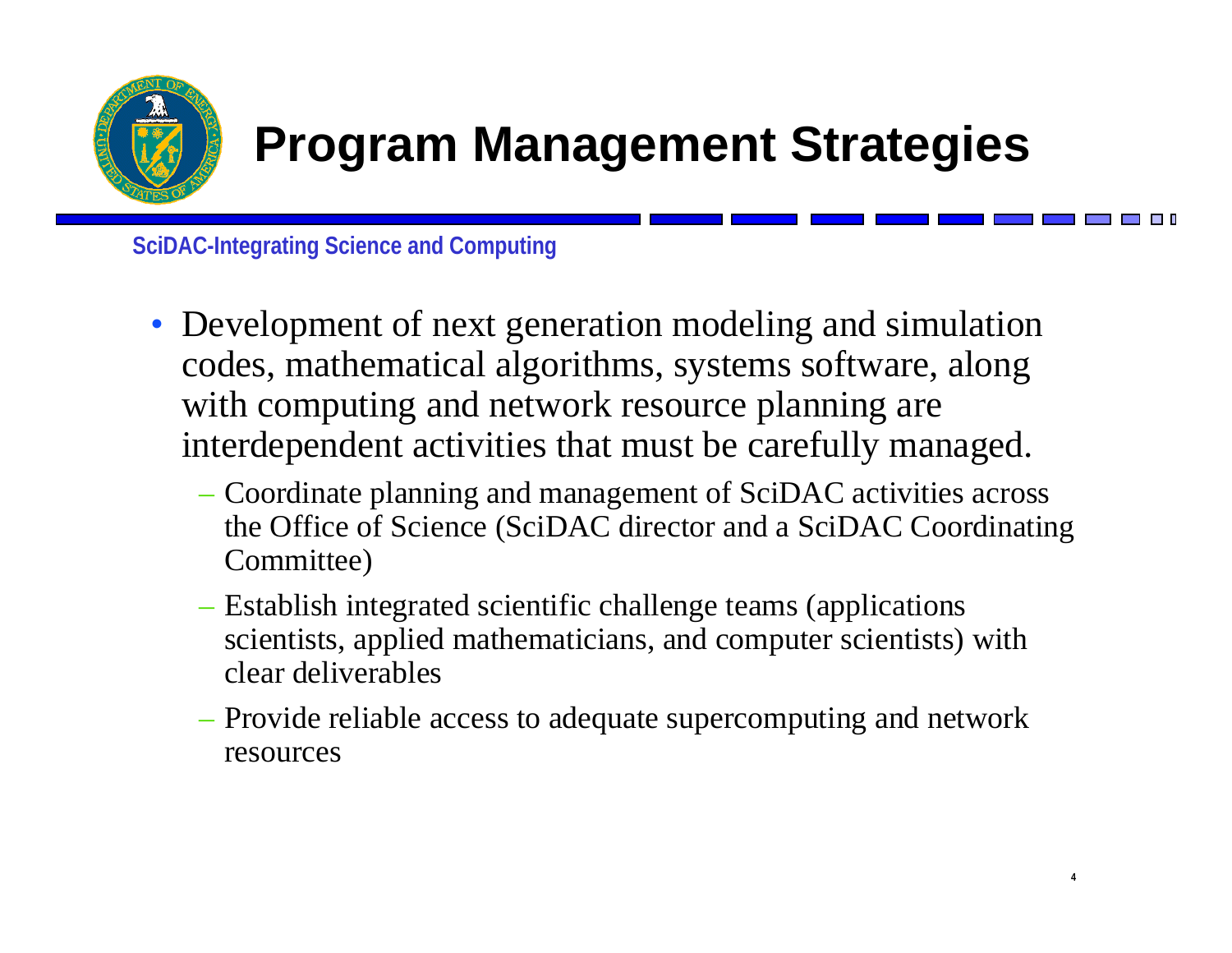

## **SciDAC Coordinating Committee**

- Dave Bader, BER
- Bill Kirchhoff, BES
- Walter Stevens, BES
- Steve Eckstrand, FES
- Arnold Kritz, FES
- Robin Staffin, HENP
- Vicky White, HENP
- Fred Johnson, ASCR
- Buff Miner, ASCR
- Thomas Ndousse, ASCR
- Kimberly Rasar, ASCR
- Chuck Romine, ASCR
- Mary Anne Scott, ASCR
- George Seweryniak, ASCR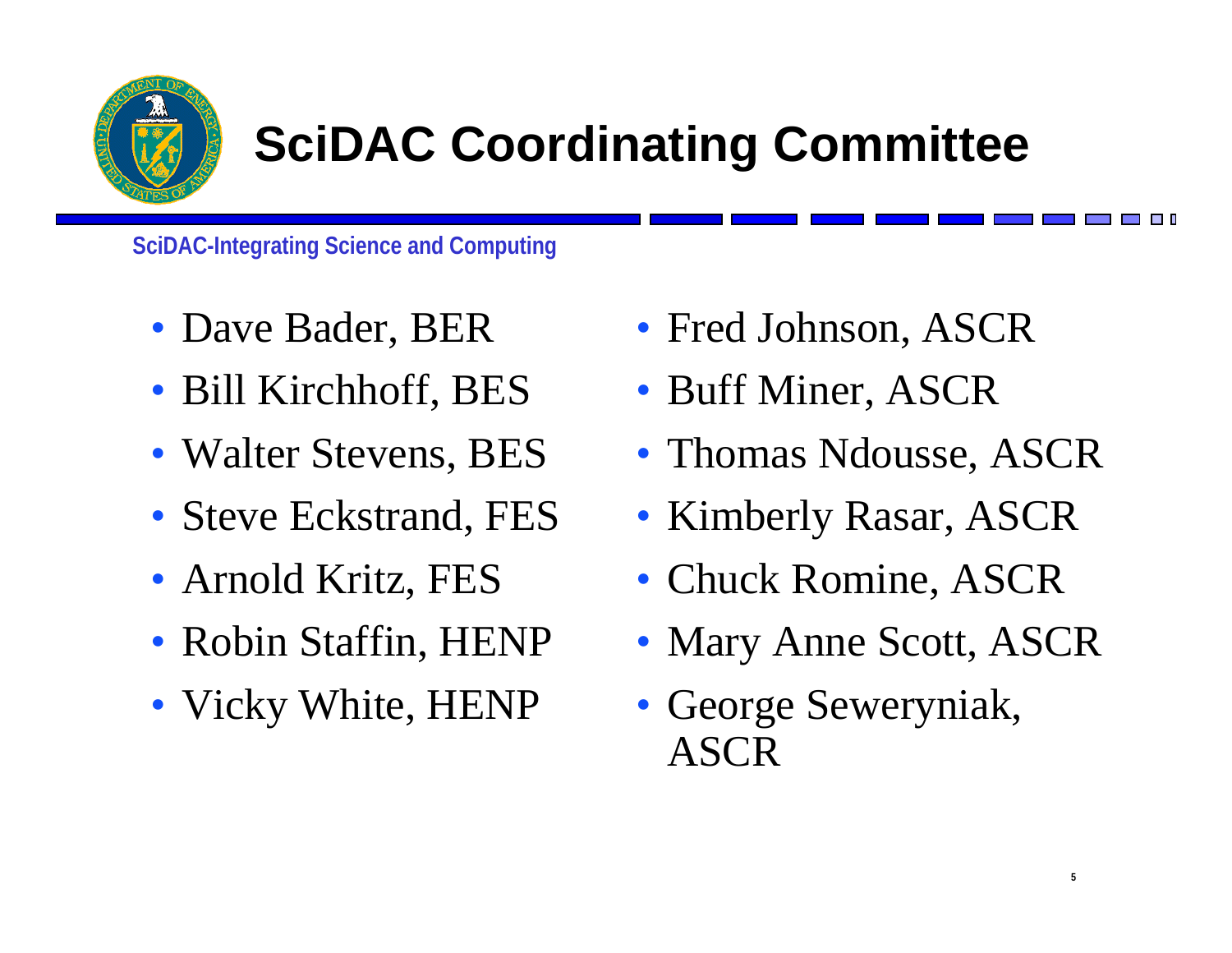

# **SciDAC Program History**

- Develop SciDAC Strategic Plan 3/2000
- Prepare Budget Requests 1999-2000
- Prepare Solicitations (6) 12/2000
- Conduct Merit Reviews 4-5/2001
- Make Funding Recommendations 6/2001
- Prepare Grant and Contract Awards 6-7/2001
- Manage Start of Individual Projects 7-9/2001
- Prepare for PI Meeting 10-12/2001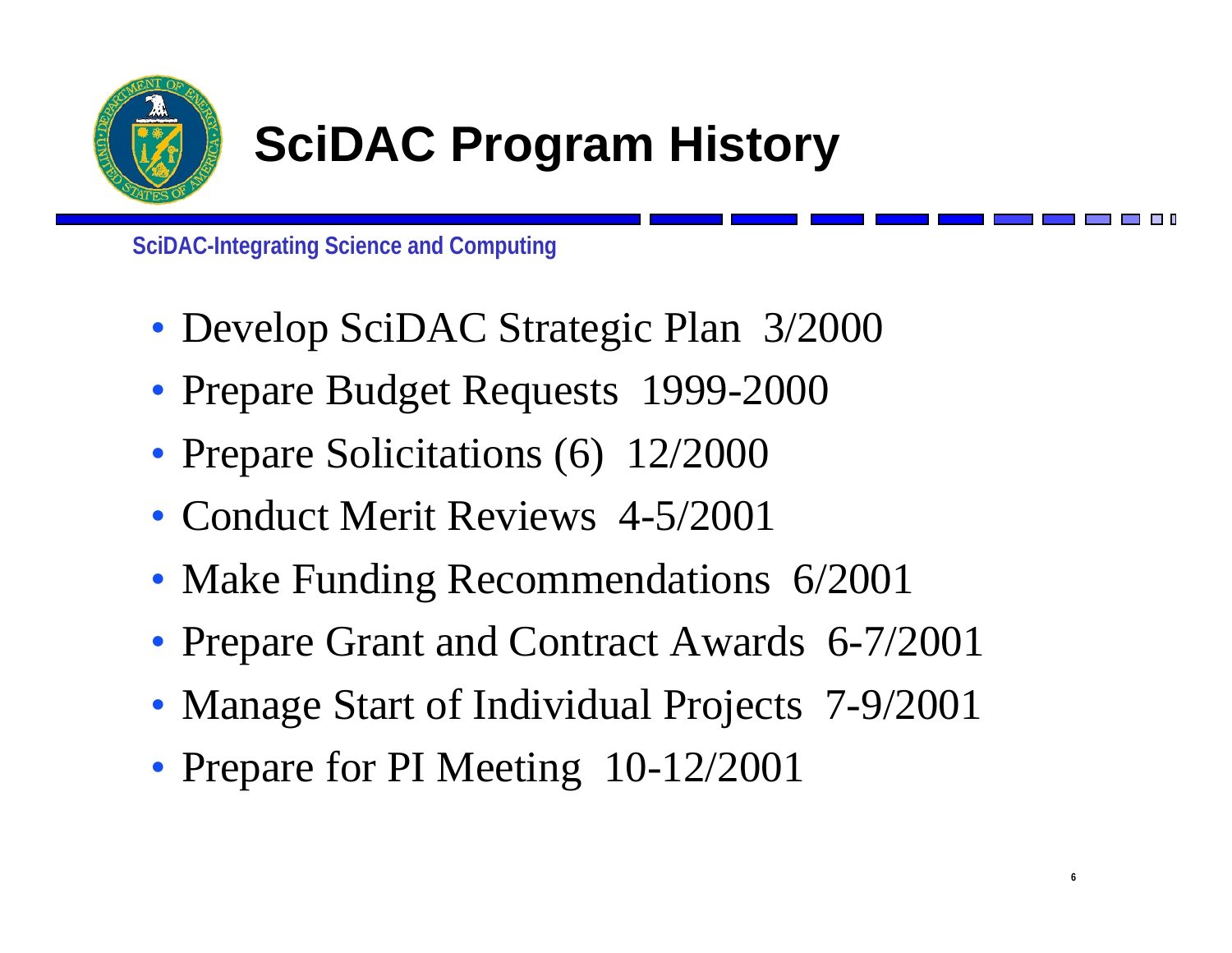

## **Initial Awards Focus on Software**

- **Scientific Applications**
	- **Climate Simulation**
	- **Computational Chemistry**
	- **Fusion – 5 topics**
	- **High Energy/Nuclear Physics – 5 topics**
- **Collaboratories**
	- **Four projects**
- **Middleware & Network Research**
	- **Six projects**
- • **Computer Science**
	- **Scalable Systems Software**
	- **Common Component Architecture**
	- **Performance Science and Engineering**
	- **Scientific Data Management**
- **Applied Mathematics**
	- **PDE Linear/Nonlinear Solvers and Libraries**
	- **Structured Grids/AMR**
	- **Unstructured Grids**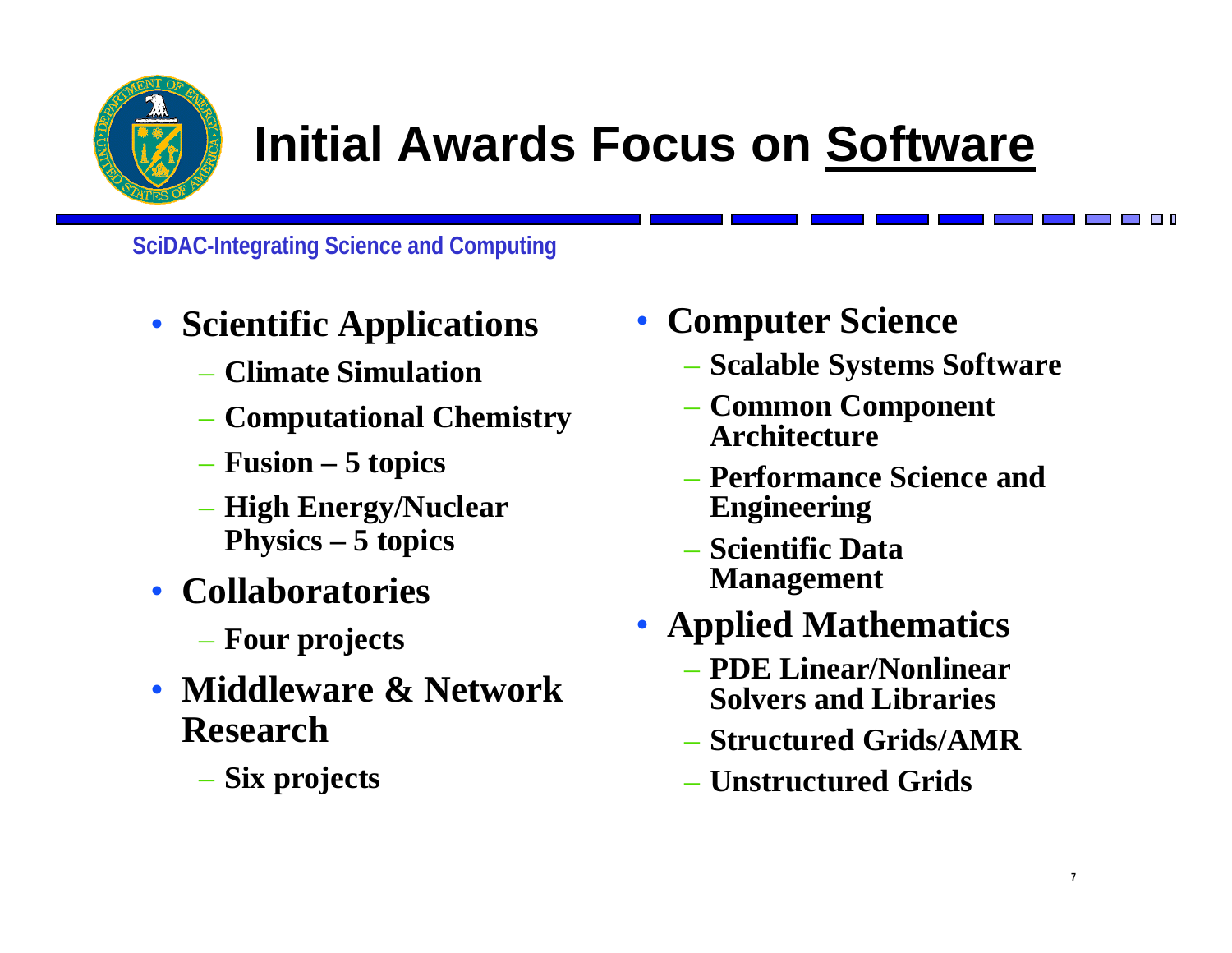

## **Initial Awards Support Teams**

**SciDAC-Integrating Science and Computing**

## Twenty-four projects funded at \$500K-\$3M per year

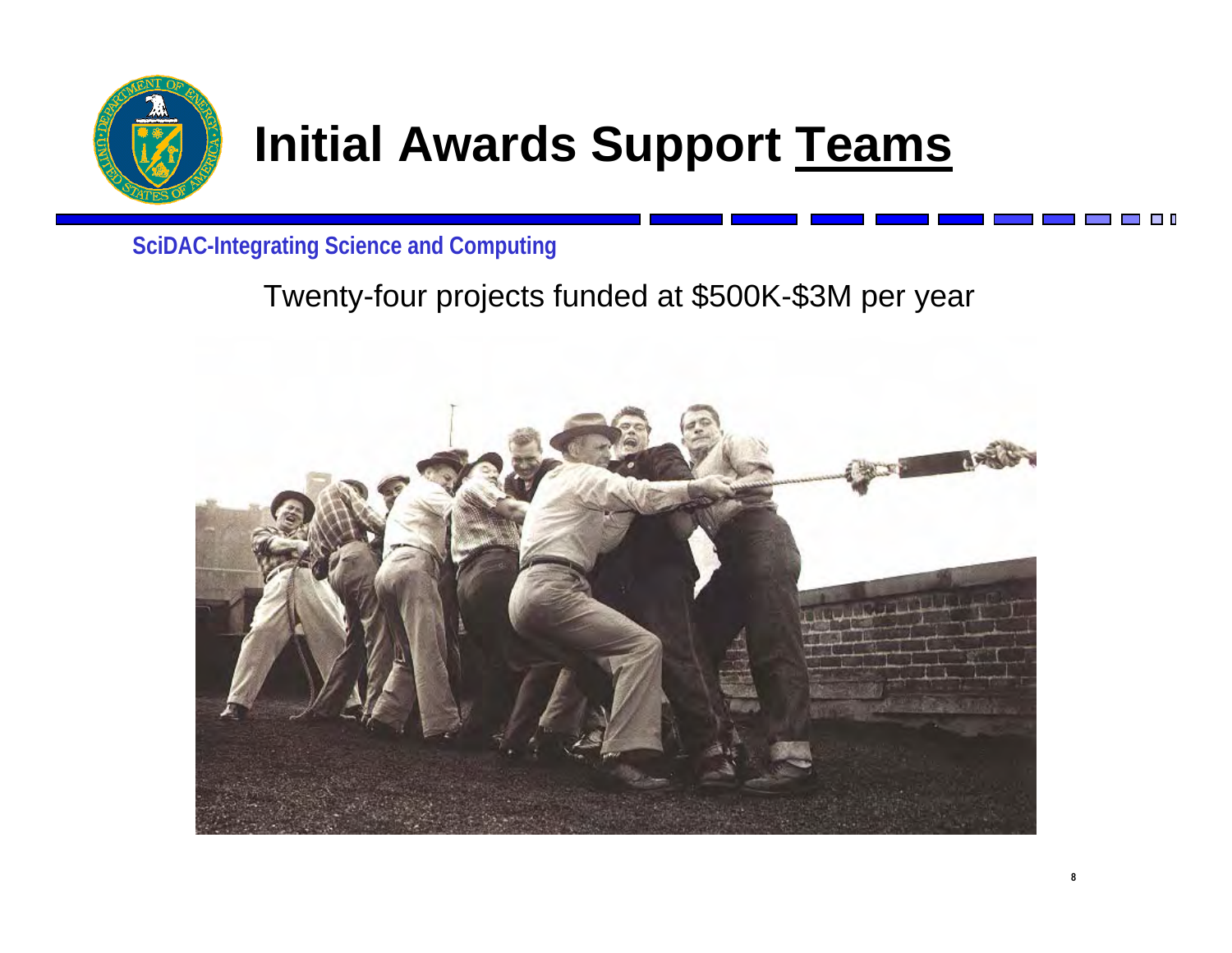

## **First Year Funding Distribution**

**SciDAC-Integrating Science and Computing**



**The Co**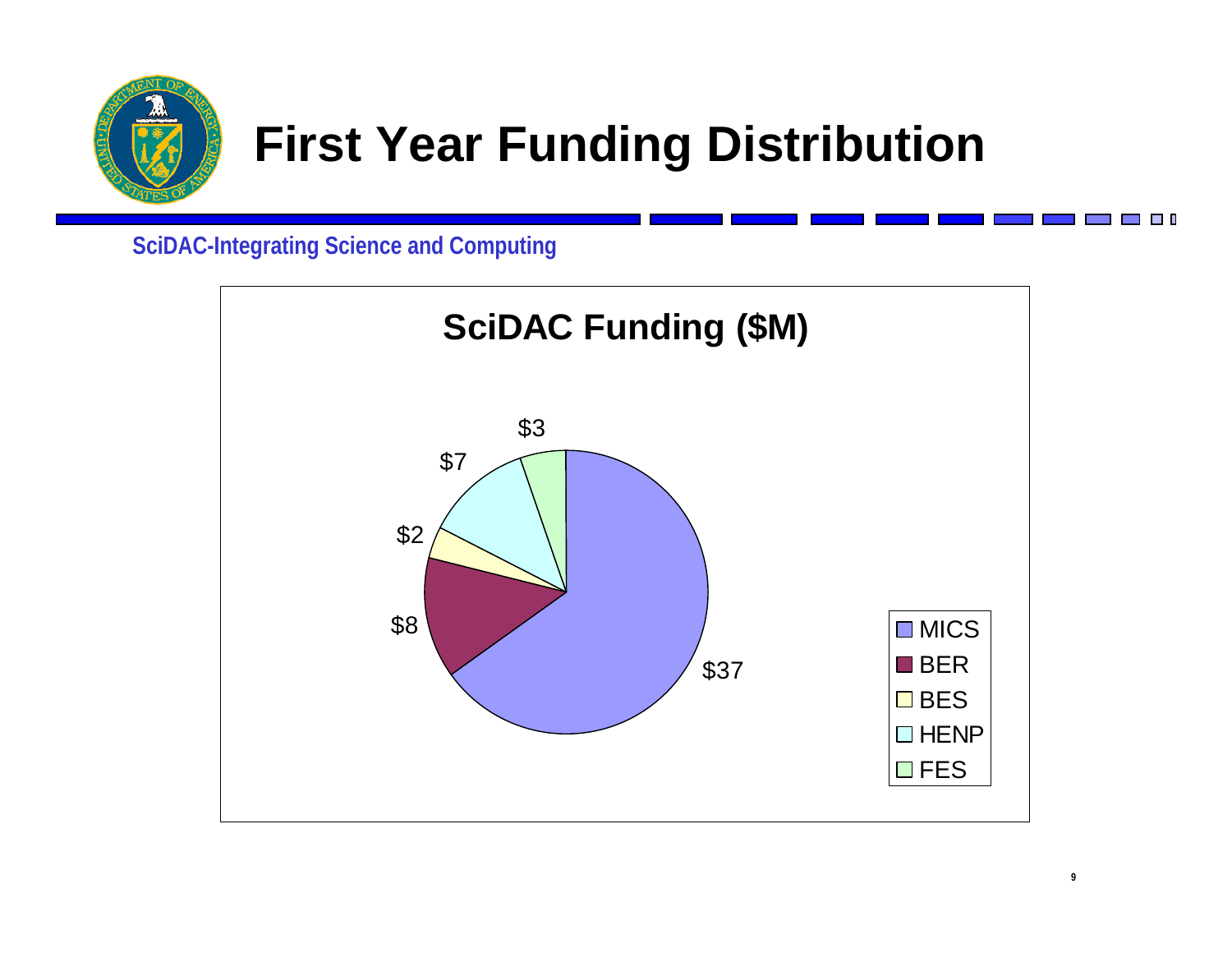

## **Distribution of Funding between National Labs and Universities**

**SciDAC-Integrating Science and Computing**









**The Contract**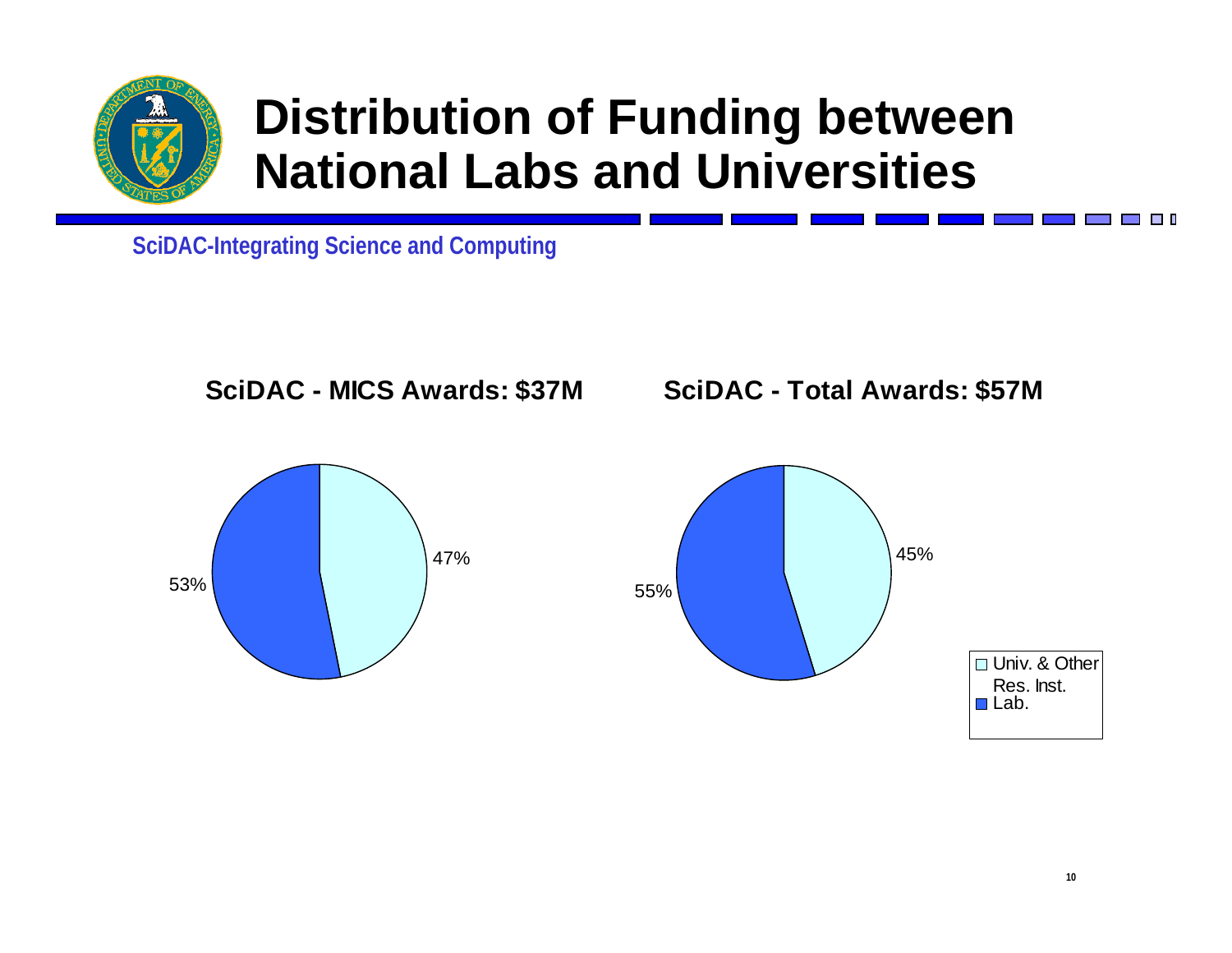

## **Thirteen National Labs Involved**

- Ames Laboratory
- Argonne National Laboratory
- $\bullet$ Brookhaven National Laboratory
- $\bullet$  Fermi National Accelerator Laboratory
- Lawrence Berkeley National Laboratory
- Lawrence Livermore National Laboratory
- Los Alamos National Laboratory
- $\bullet$ Oak Ridge National Laboratory
- Pacific Northwest National Laboratory
- Princeton Plasma Physics Laboratory
- $\bullet$ Thomas Jefferson Laboratory
- •Sandia National Laboratory
- •Stanford Linear Accelerator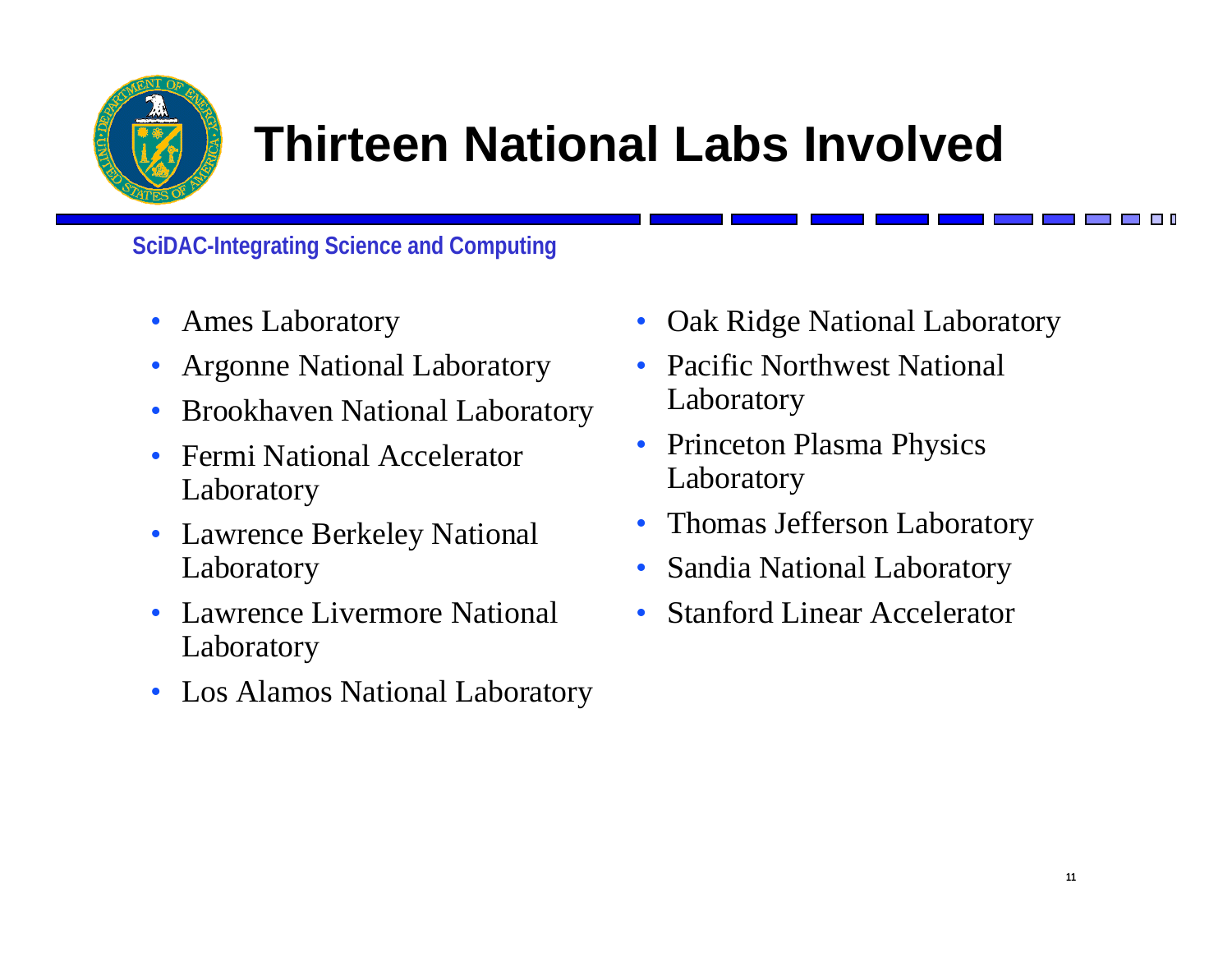

## **Fifty-three Universities in 26 States and Province of Quebec Involved**

#### **SciDAC-Integrating Science and Computing**

Auburn University; Boston University; California Institute of Technology; Carnegie Mellon University; Clemson University; Colorado State University; Florida Atlantic University; Georgia Institute of Technology; Indiana University; Iowa State University; Massachusetts Institute of Technology; Michigan State University; New York University; North Carolina State University; Northwestern University; Ohio State University; Oklahoma State University; Old Dominion University; Princeton University; Rensselaer Polytechnic Institute; Rice University; Rollins College; Rutgers University; Scripps Institute (UCSD); Stanford University; State University New York at Stony Brook; Stevens Institute of Technology; University Corporation for Atmospheric Research; University of Arizona; University of California Berkeley; University of California Davis; University of California Los Angeles; University of California San Diego; University of California Santa Barbara; University of California Santa Cruz; University of Chicago; University of Colorado; University of Delaware; University of Georgia; University of Illinois at Urbana-Champaign; University of Iowa; University of Maryland; University of Michigan; University of North Carolina; University of Quebec (Canada); University of Southern California; University of Tennessee; University of Texas at Austin; University of Utah; University of Washington; University of Wisconsin - Madison; Utah State University; and Wellesley College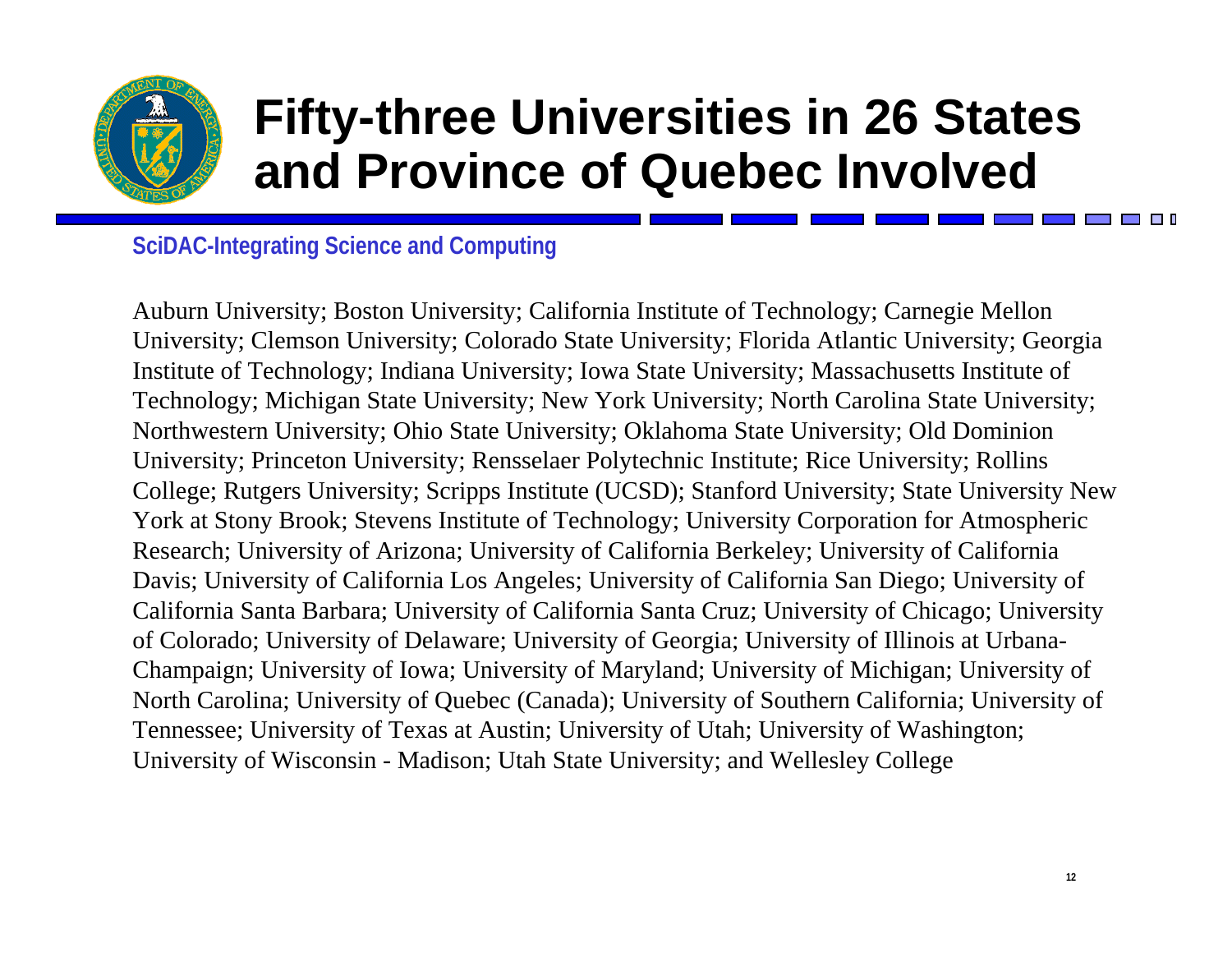

# **Computational Chemistry Awards**

**SciDAC-Integrating Science and Computing**

**Two Projects on modeling of combustion, one project on heavy element chemistry, and eight projects on chemical structures and reactivity - \$1.9M**

| <b>Terascale High-Fidelity Simulations of Turbulent</b><br><b>Combustion with Detailed Chemistry</b>                                                           | <b>Sandia National Laboratory</b><br>(Habib Najm, SNL)                                                                              | \$300K/Yr |
|----------------------------------------------------------------------------------------------------------------------------------------------------------------|-------------------------------------------------------------------------------------------------------------------------------------|-----------|
| Reliable Electronic Structure Calculations for<br><b>Heavy Element Chemistry: Molecules Containing</b><br><b>Actinides, Lanthanides, and Transition Metals</b> | Arnaud Trouve, Univ. of Maryland<br>Hong Geun Im, Univ. of Michigan<br>Christopher J. Rutland, Univ. of<br><b>Wisconsin-Madison</b> | \$227K/Yr |
| Reliable Electronic Structure Calculations for<br>Heavy Element Chemistry: Molecules Containing<br>Actinides, Lanthanides, and Transition Metals               | <b>Walter Ermler, Stevens Institute</b><br>Russ Pitzer, Ohio State Univ.                                                            | \$198K/Yr |

**College**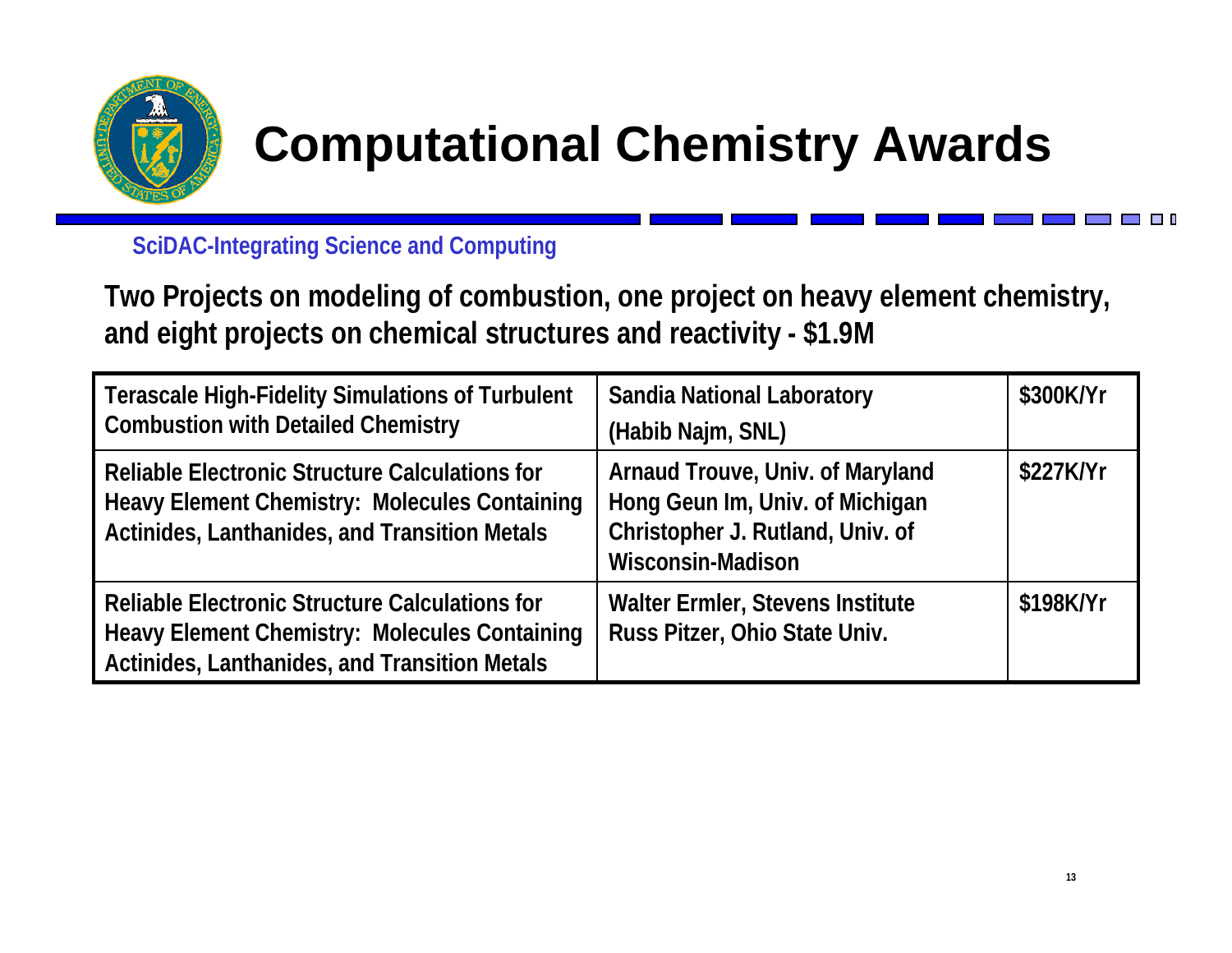

# **Computational Chemistry (Continued)**

### **SciDAC-Integrating Science and Computing**

| <b>Advanced Methods for Electronic Structure</b><br><b>Robert Harrison, PNNL</b><br><b>Martin Head-Gordon, LBNL</b>                                         |                                                  | \$375K/Yr |
|-------------------------------------------------------------------------------------------------------------------------------------------------------------|--------------------------------------------------|-----------|
| Advancing Multi-Reference Methods in Electronic<br><b>Structure Theory</b>                                                                                  | Mark S. Gordon, Ames Laboratory                  | \$250K/Yr |
| New Coupled-Cluster Methods for Molecular<br><b>Potential Energy Surfaces</b>                                                                               | Piotr Piecuch, Michigan State                    | \$110K/Yr |
| <b>Accurate Properties for Open-Shell States of</b><br><b>Large Molecules</b>                                                                               | Peter Taylor, UCSD                               | \$121K/Yr |
| <b>Explicitly Correlated Coupled Cluster &amp; Bruecker</b><br>Methods for Computations of Properties of<br><b>Chemical Accuracy for Open Shell Systems</b> | Fritz Schaefer, Univ. of Georgia                 | \$66K/Yr  |
| Linear Scaling electronic Structure Methods with<br><b>Periodic Boundary Conditions</b>                                                                     | Gustavo E. Scuseria, Rice Univ.                  | \$100K/Yr |
| Advanced Software for the Calculation of<br><b>Thermochemistry, Kinetics and Dynamics</b>                                                                   | Albert F. Wagner, Argonne National<br>Laboratory | \$85K/Yr  |
| <b>Theoretical Chemical Dynamics Studies of</b><br><b>Elementary Combustion Reactions</b>                                                                   | Donald L. Thompson, Oklahoma State<br>Univ.      | \$95K/Yr  |

**The State**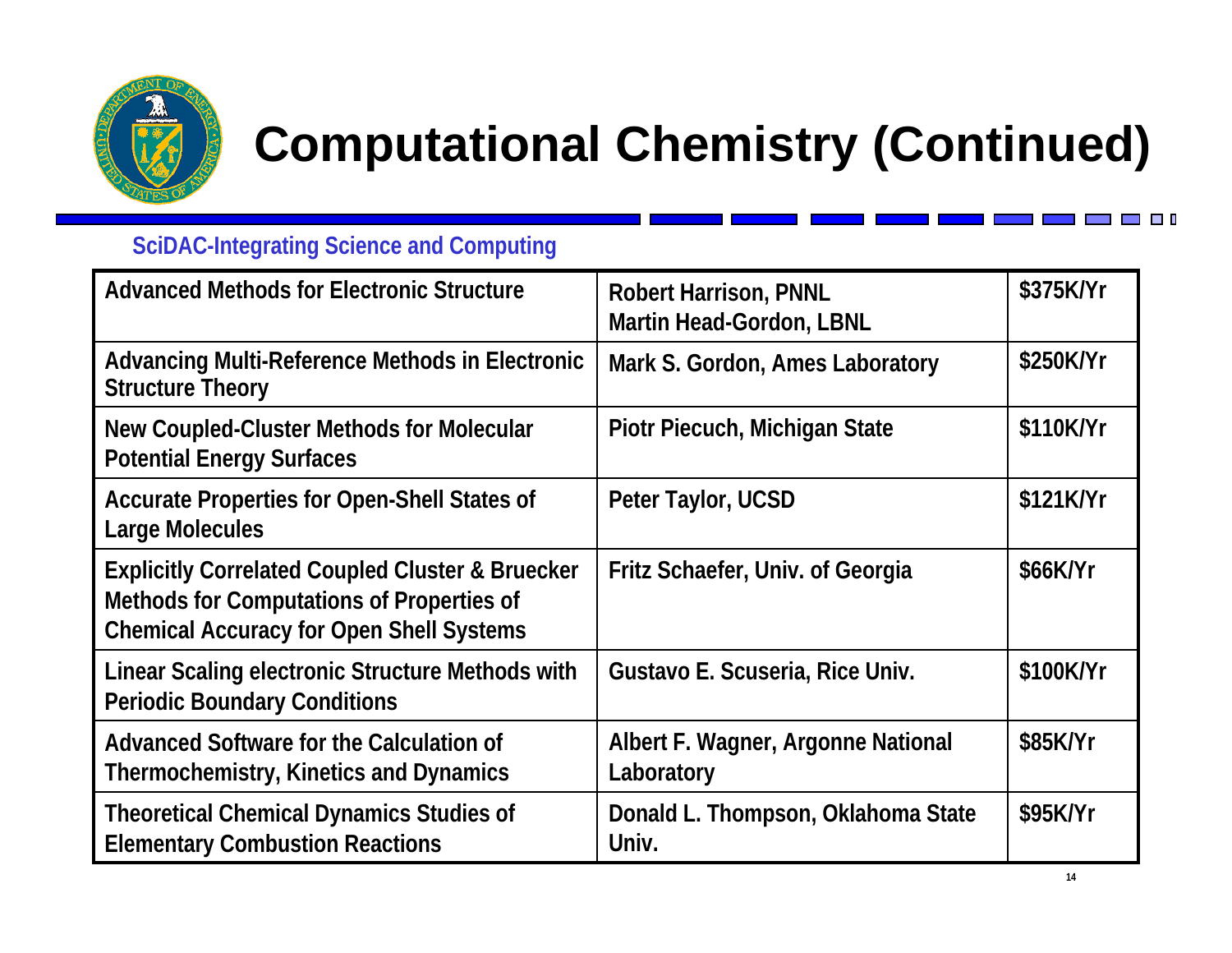

**SciDAC-Integrating Science and Computing**

### *Models for predicting combustion processes including full chemistry and the interaction of chemistry with fluid dynamics*

Participants …

Sandia National Laboratories

University of Maryland University of Michigan University of Wisconsin **Laser induced fluorescence imaging of the interaction of chemistry with fluid dynamics Profiles of species CH and OH with time**



3 millisec after vortex reaches flame surface

5 millisec after vortex reaches flame surface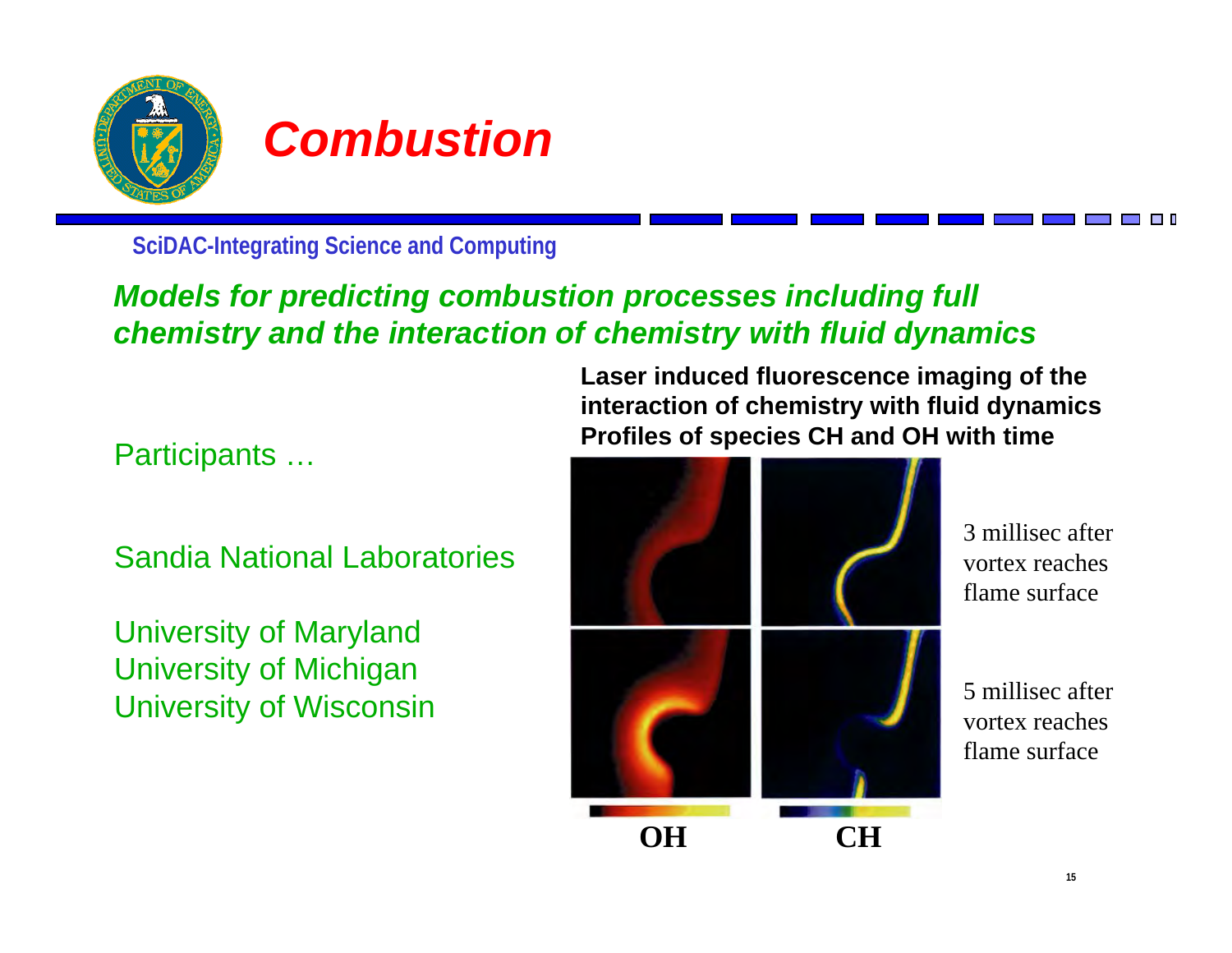

## **Predicting Molecular Structure and Reactivity**

**SciDAC-Integrating Science and Computing**

*Chemically accurate calculations of the properties of molecules with with an emphasis on excited states and reactive radicals important in combustion*

Participants …

Pacific Northwest National Laboratory Lawrence Berkeley National Laboratory Argonne National Laboratory Ames Laboratory

Michigan State University University of California, San Diego University of Georgia Rice University Oklahoma State University

**A potential energy surface, showing regions of importance in modeling structure and reactivity** 

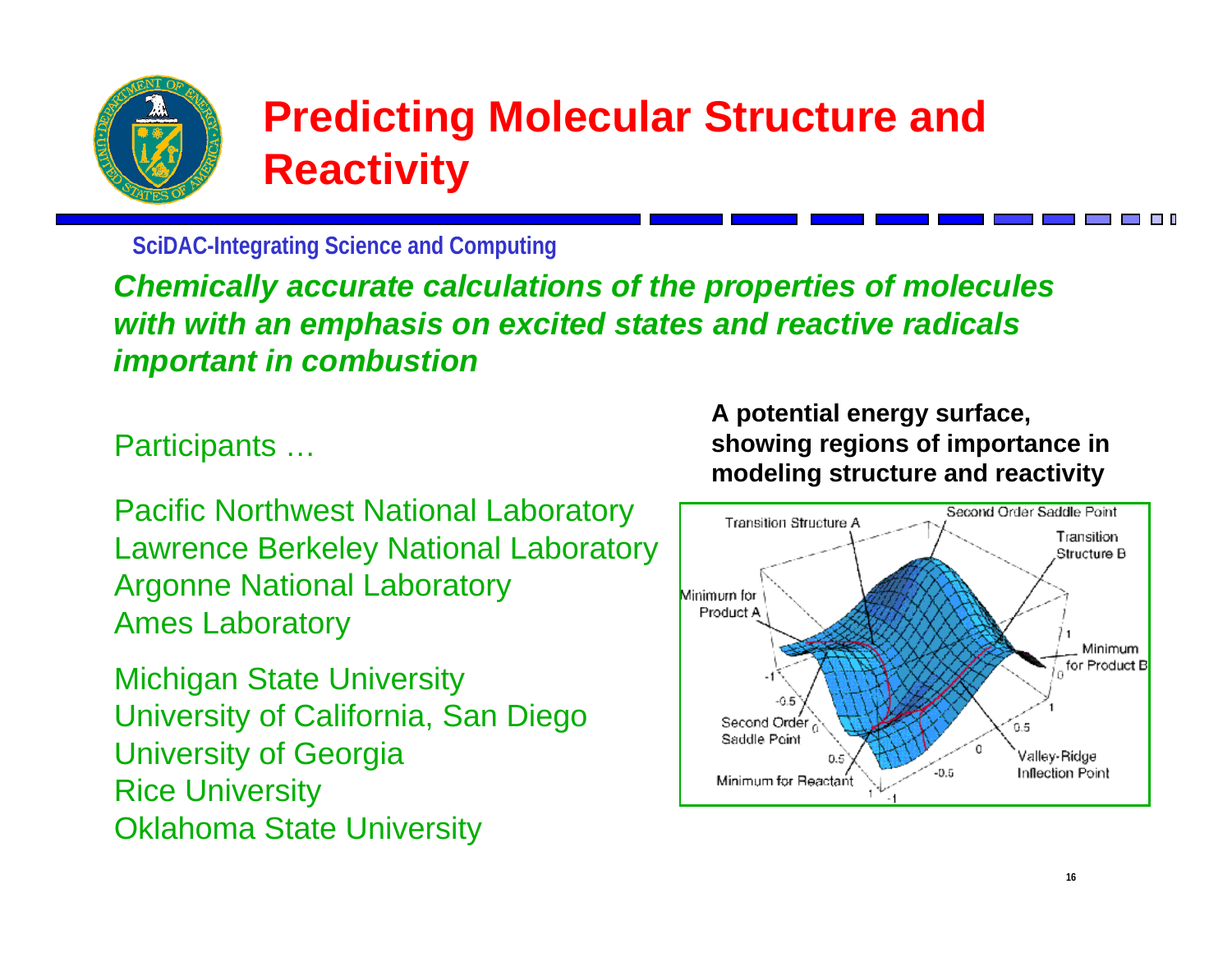

## **Modeling Heavy Element Chemistry**

**SciDAC-Integrating Science and Computing**

*Calculation of properties of lanthanide and actinide compounds for which experiments are impractical and to aid in the interpretation of experiments*

Participants …

Pacific Northwest National Laboratory

Stevens Institute of Technology Ohio State University



**Uranium Carbonate Complex**  $(UO_2)_3(CO_3)_6$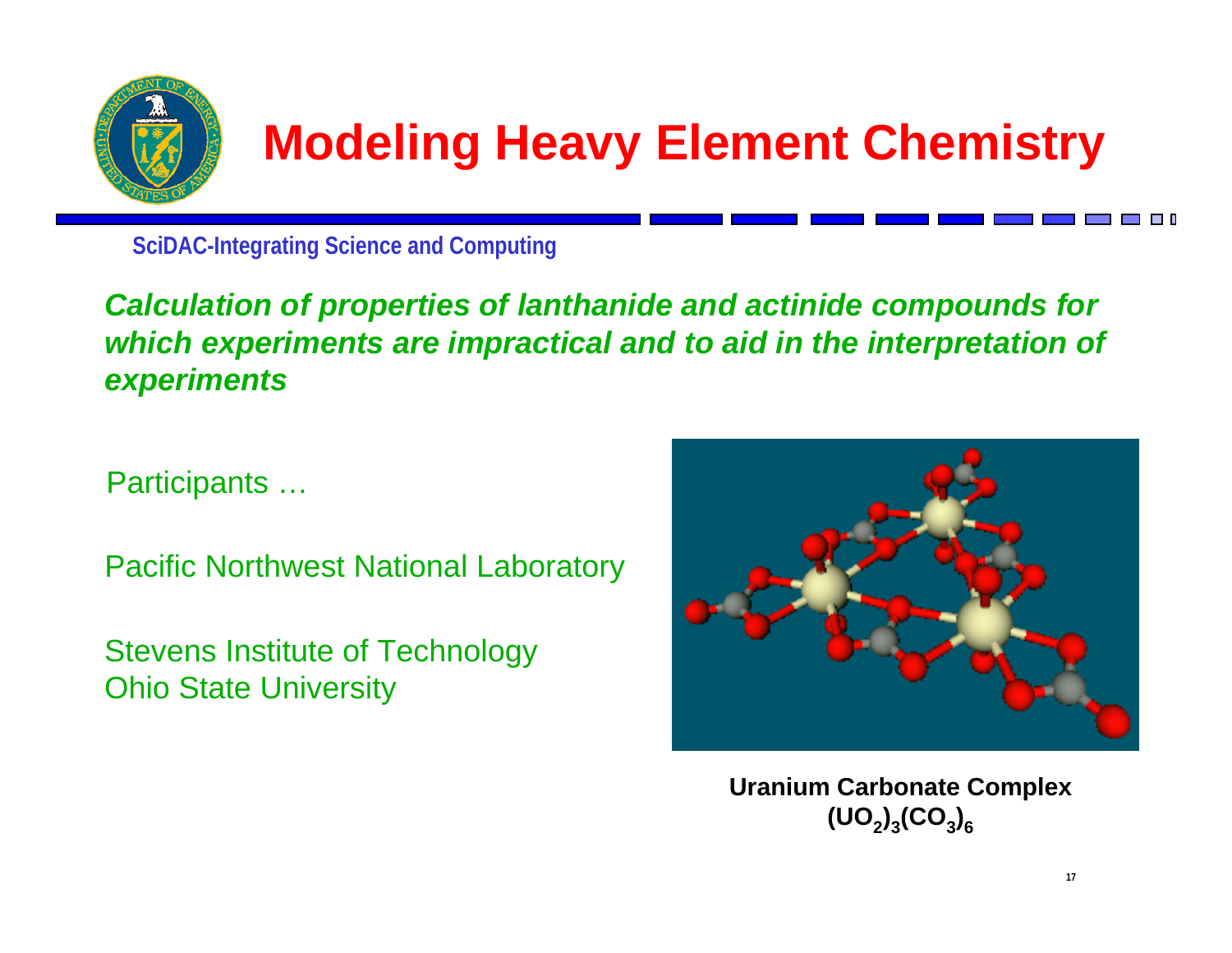

## **Fusion Energy Sciences Awards**

**SciDAC-Integrating Science and Computing**

**Five Projects to develop key elements of an integrated model for the simulation of fusion plasma systems - \$3.0M**

| <b>Magnetic Reconnection: Applications</b><br>to Sawtooth Oscillations, Error Field<br>Induced Islands & the Dynamo Effect | Univ. Of Iowa Univ. of Chicago Univ. of Texas<br>(Amitava Bhattacharjee, Univ. of Iowa)                                           | \$750K/Yr |
|----------------------------------------------------------------------------------------------------------------------------|-----------------------------------------------------------------------------------------------------------------------------------|-----------|
| <b>Terascale Computational Atomic</b><br>Physics for the Edge Region in<br><b>Controlled Fusion Plasmas</b>                | Auburn Univ. Rollins Coll.<br>ORNL<br>(Mitch Pindzola, Auburn)                                                                    | \$300K/Yr |
| <b>Numerical Computation of Wave-</b><br><b>Plasma Interactions in Multi-</b><br>dimensional Systems                       | <b>ORNL</b><br><b>PPPL</b><br>MIT<br>Lodestar<br>CompX<br>(Don Batchelor, ORNL)                                                   | \$1.0M/Yr |
| <b>Center for Extended MHD Modeling</b>                                                                                    | <b>PPPL</b><br><b>SAIC</b><br><b>MIT</b><br>Utah State Univ.<br>Univ. of Wisconsin Univ. of Colorado NYU<br>(Steve Jardin, PPPL)  | \$500K/Yr |
| Plasma Microturbulence Project                                                                                             | <b>LLNL</b><br><b>UCLA</b><br>Univ. of Maryland<br><b>PPPL</b><br><b>General Atomics Univ. of Colorado</b><br>(Bill Nevins, LLNL) | \$450K/Yr |

**The Co**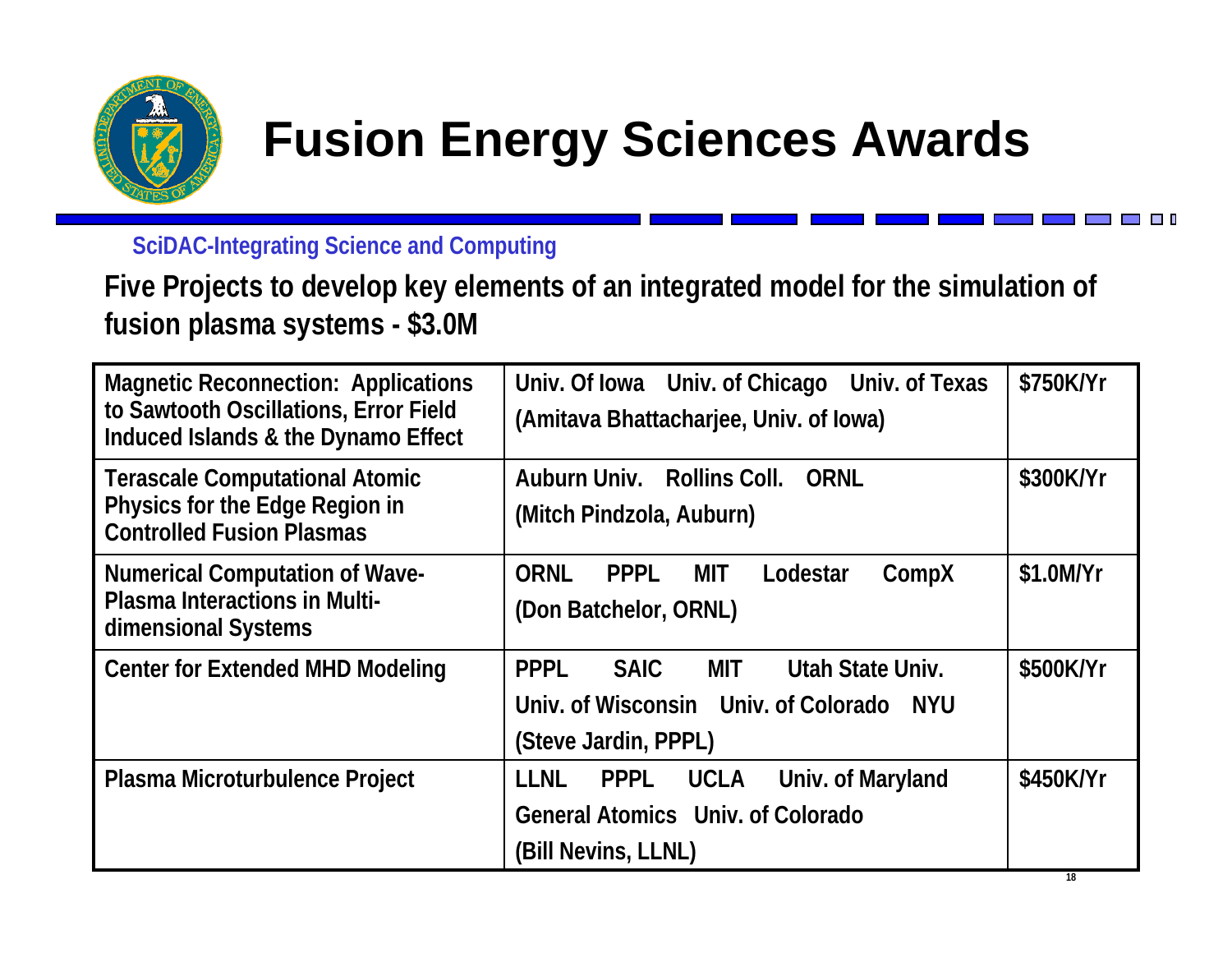

## **Fusion Energy Sciences Projects**

**SciDAC-Integrating Science and Computing**

Terascale Atomic Physics Auburn University Rollins College Oak Ridge National Laboratory



University of Texas Electron Probability Distribution during Atom-Molecule Collision



Magnetic Reconnection Code University of Iowa University of Chicago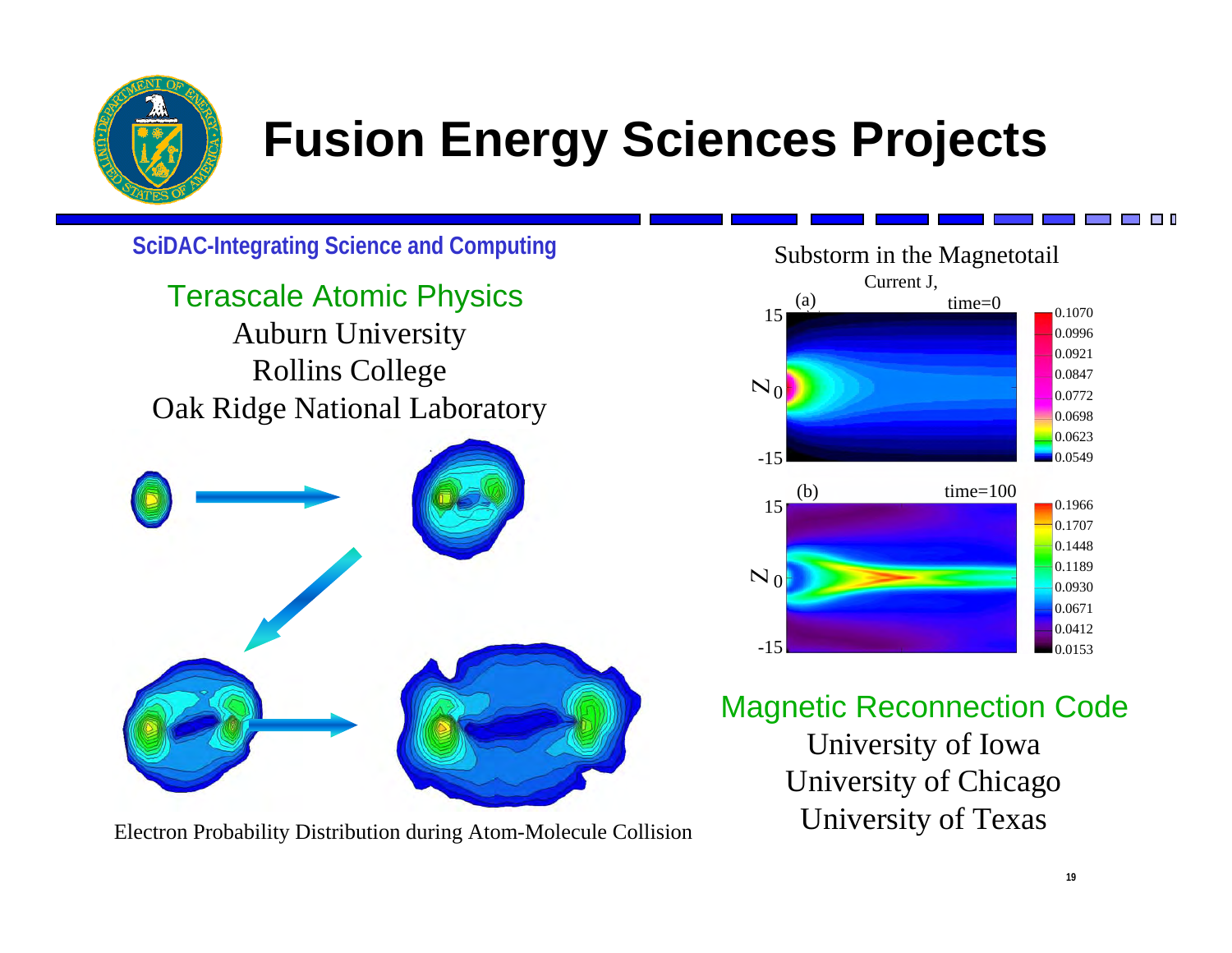

## **Fusion Energy Sciences Projects**

**SciDAC-Integrating Science and Computing**

Computation of Wave Plasma Interactions

ORNL, PPPL, MIT, Lodestar, CompX





Extended MHD Modeling

T I T

PPPL, SAIC, U. Wisconsin, NYU, U. Colorado, MIT, Utah State U., GA, LANL, U. Texas

M=1, N=1 Plasma Instability

### Plasma **Microturbulence**

LLNL, GA, PPPL, U. Maryland, U. Texas, U. Colorado, UCLA



Turbulent Eddies in Plasma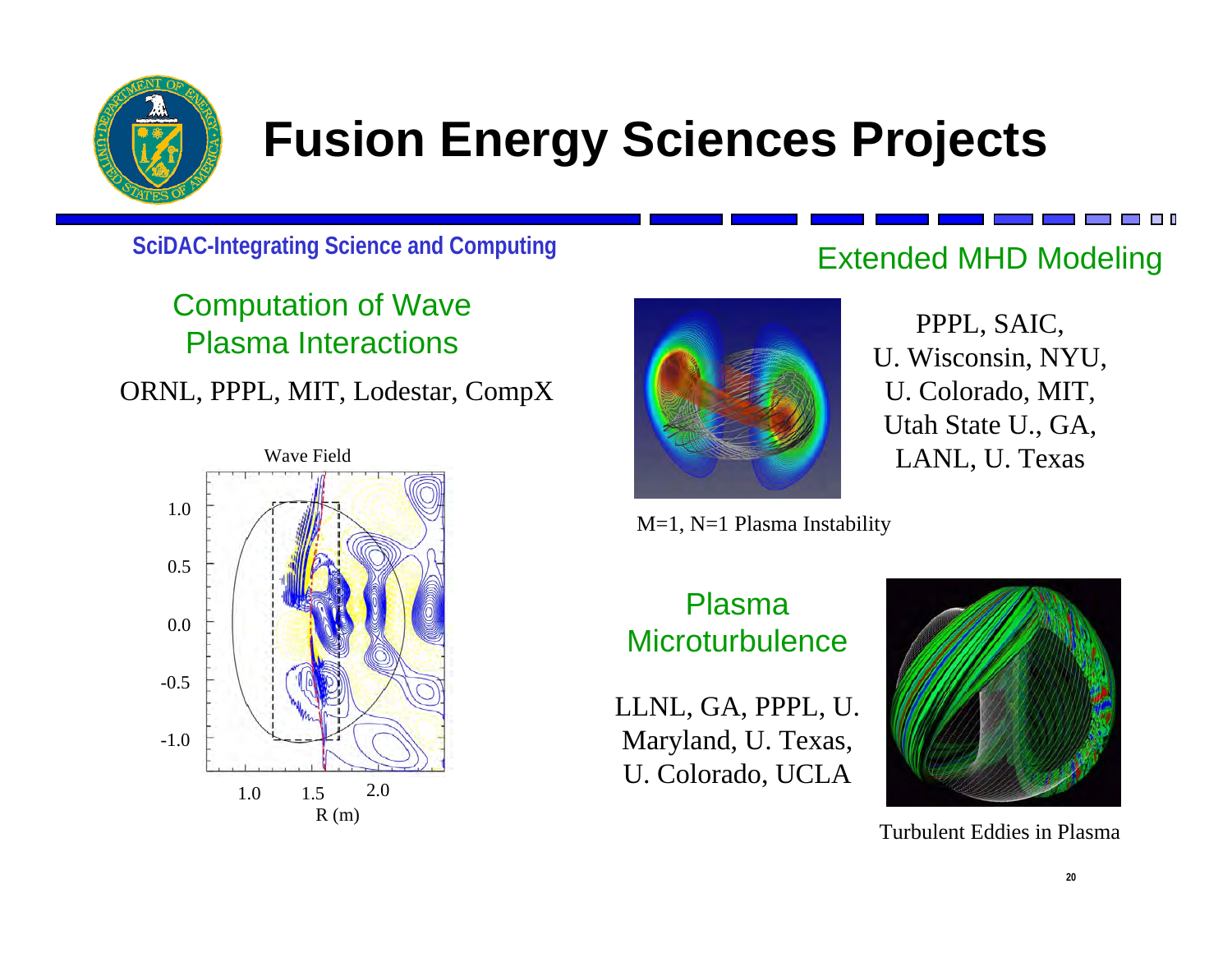

## **High Energy/Nuclear Physics Awards**

**SciDAC-Integrating Science and Computing**

**Four Scientific Simulation project awards were made and one Collaborative Pilot award (jointly with ASCR) for a total of \$6.9M of HENP funding**

| <b>National Computational Infrastructure</b>                   | <b>UCSB</b><br><b>BU</b><br><b>FNAL</b><br><b>MIT</b><br>Columbia      | \$1.86M/Yr  |
|----------------------------------------------------------------|------------------------------------------------------------------------|-------------|
| for Lattice Gauge Theory                                       | <b>BNL</b><br><b>TJNAF</b><br>U. Arizona U. Utah<br><b>UIUC</b>        |             |
|                                                                |                                                                        |             |
| <b>Advanced Computing for 21st Century</b>                     | <b>LBNL</b><br><b>FNAL</b><br><b>SNL</b><br><b>UCLA</b><br><b>SLAC</b> | \$1.8 M/Yr  |
| <b>Accelerator Science and Technology</b>                      | <b>Stanford</b><br>U. Southern California<br>U. Maryland               |             |
|                                                                | <b>UC Davis</b><br>Tech-X Corp.                                        |             |
| <b>Shedding New Light on Exploding</b>                         | <b>ORNL</b><br>U. Illinois<br>U. Tennessee N.C. State U.               | \$1.25M/Yr  |
| <b>Stars: Terascale Simulations of</b>                         | Florida Atlantic U.<br>Clemson U. UC San Diego                         |             |
| Neutrino-Driven Supernovae and Their<br><b>Nucleosynthesis</b> |                                                                        |             |
|                                                                |                                                                        |             |
| <b>SciDAC Center of Supernova Research</b>                     | UC Santa Cruz U. Arizona<br>LANL<br><b>LLNL</b>                        | \$0.52M/Yr  |
| Particle Physics Data Grid Collaborative                       | Univ. of Wisconsin UCSD Caltech<br>BNL                                 | \$1.44M/Yr  |
| Pilot                                                          | <b>FNAL</b><br><b>JLAB</b><br><b>LBNL</b><br><b>ANL</b><br><b>SLAC</b> | (Joint with |
|                                                                |                                                                        | ASCR)       |

**The Contract**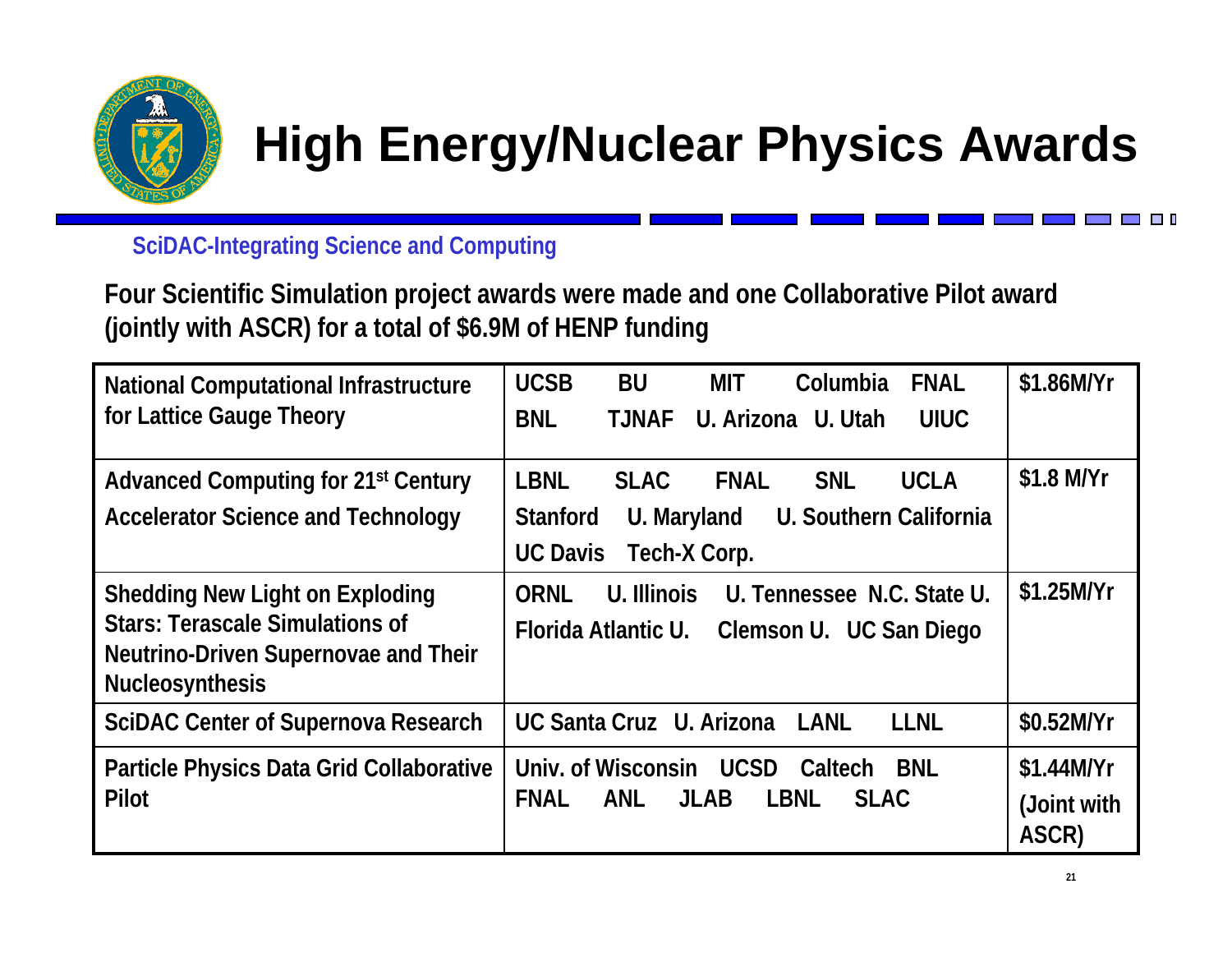

**SciDAC-Integrating Science and Computing**

**National Computational Infrastructure For Lattice Gauge Theory** (Sugar)

Representing ~60 theorists in the US. Funding to 3 labs and 6 universities





Quark propagator

Analysis of calculation on Lattice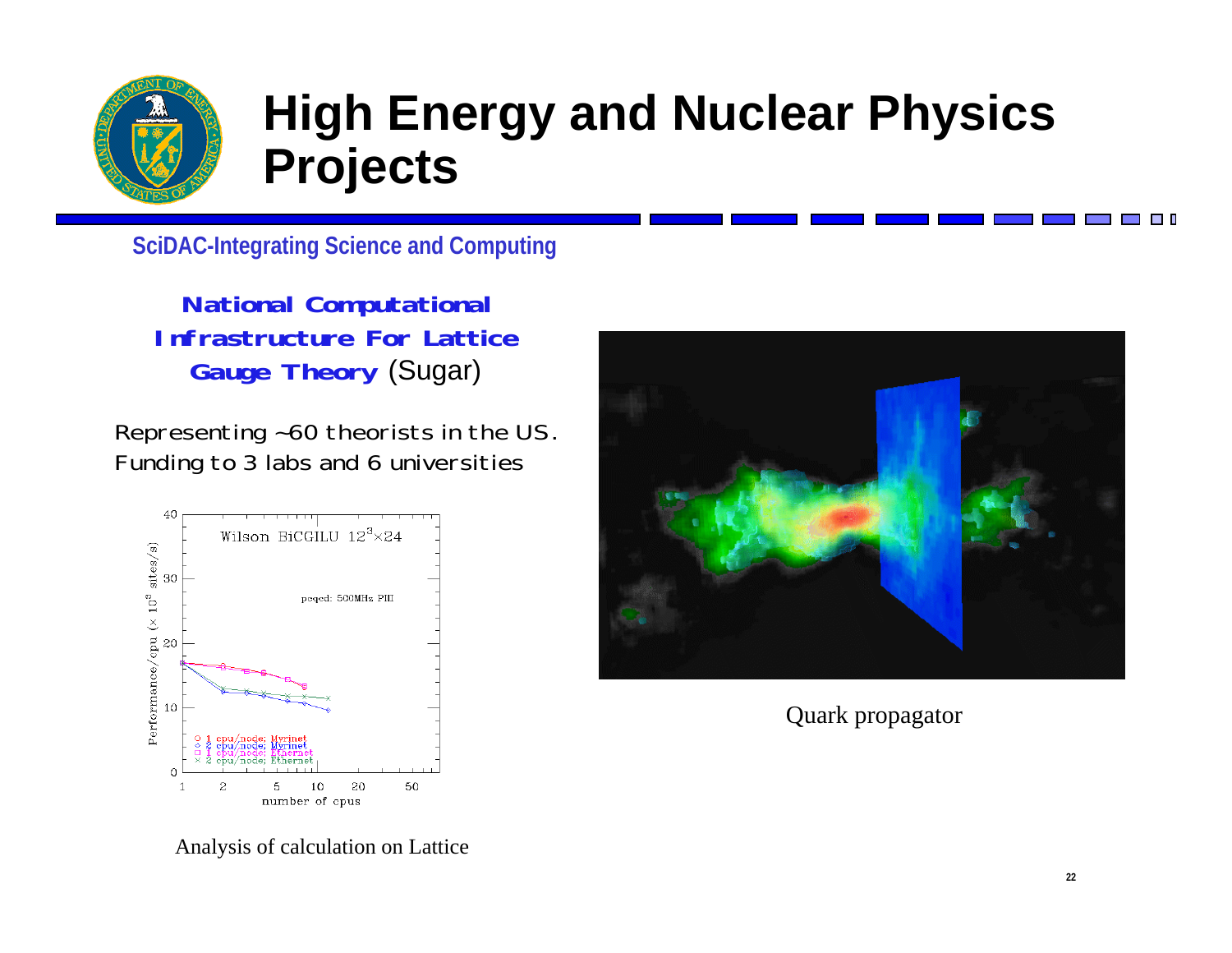

**SciDAC-Integrating Science and Computing**

**Advanced Computing for 21st Century Accelerator Science and Technology**(Ryne, Ko)

Funding to 4 labs, 4 universities and 1 small business





Simulation of intense beam exhibits ultralow density beam halo

Simulation provides high resolution needed to predict peak power loss in complex electromagnetic cavity

**Contract Contract**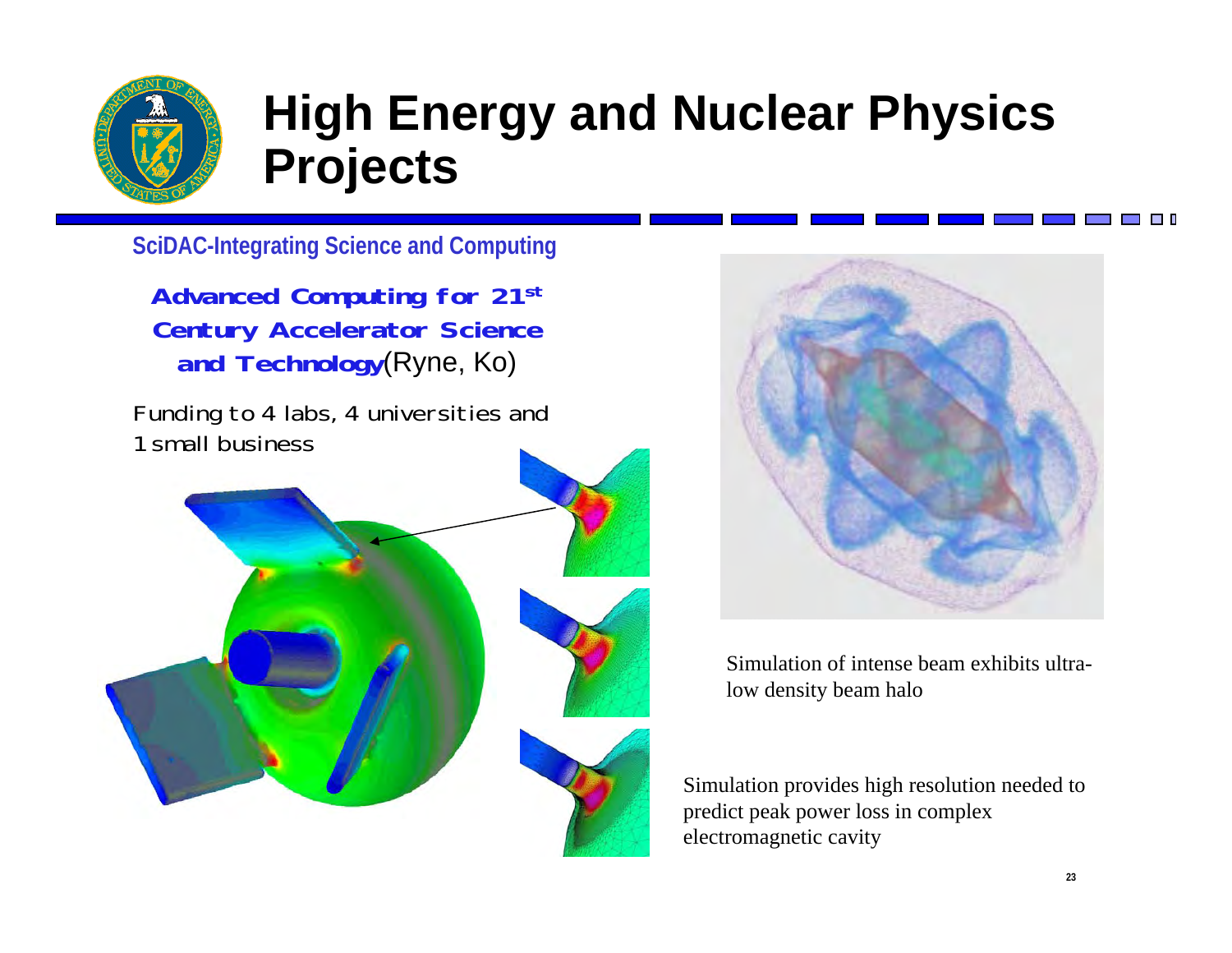

**SciDAC-Integrating Science and Computing**

**Shedding New Light on Exploding Stars: Terascale Simulations of Neutrino-Driven Supernovae and their Nucleosynthesis**  (Mezzacappa)

Funding to 1 lab and 8 universities





Problem: How to reveal local features occurring in a larger structure? Build customized RenderMan *data shaders.*

Instrumented 3D hydrodynamics code monitored using CUMULUS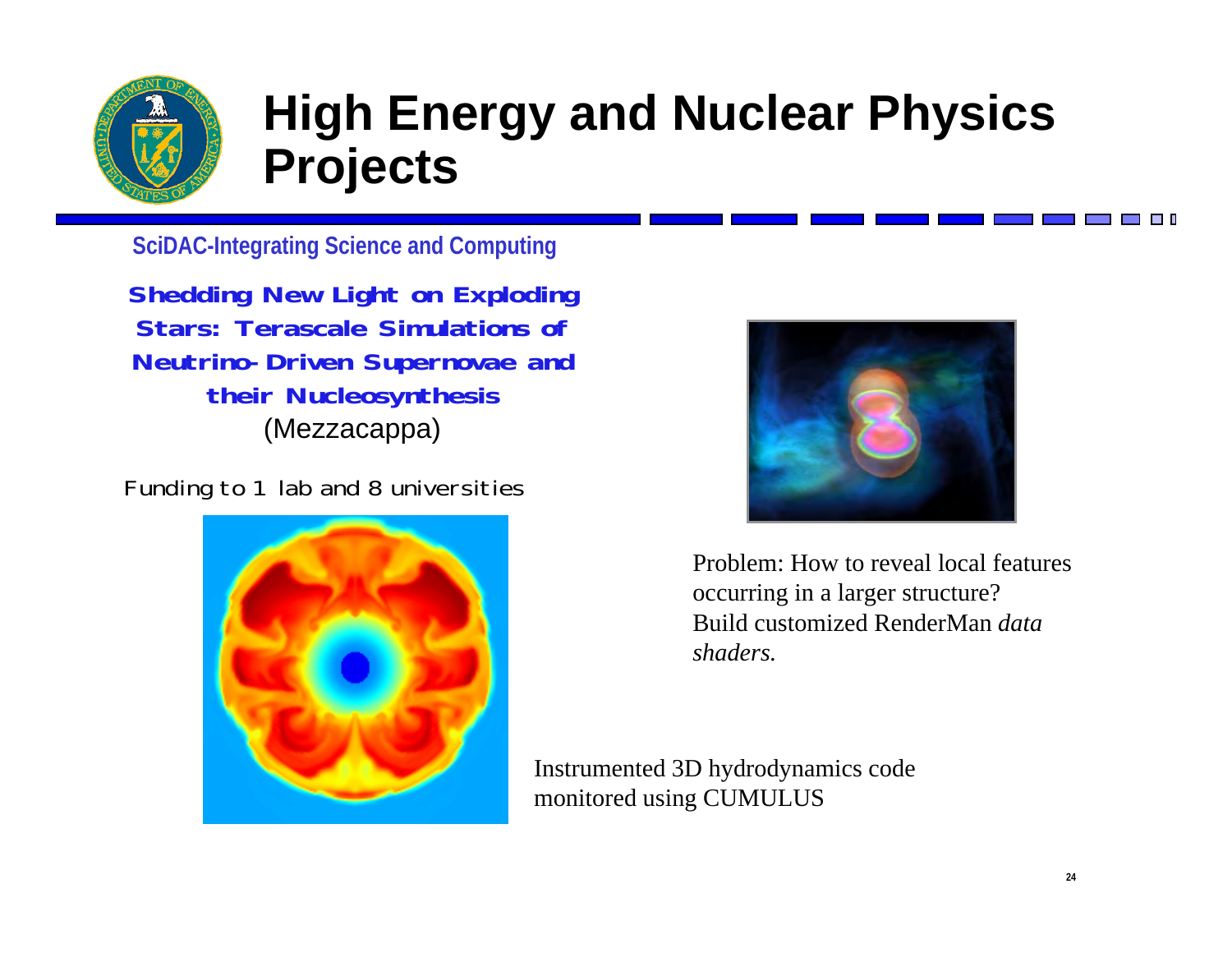

**SciDAC-Integrating Science and Computing**

**SciDAC Center for Supernova Research** (Woosley)

Funding to 2 labs and 2 universities





Impact of a supernova on an adjacent star

Protoneutron star convection

**Contract Contract**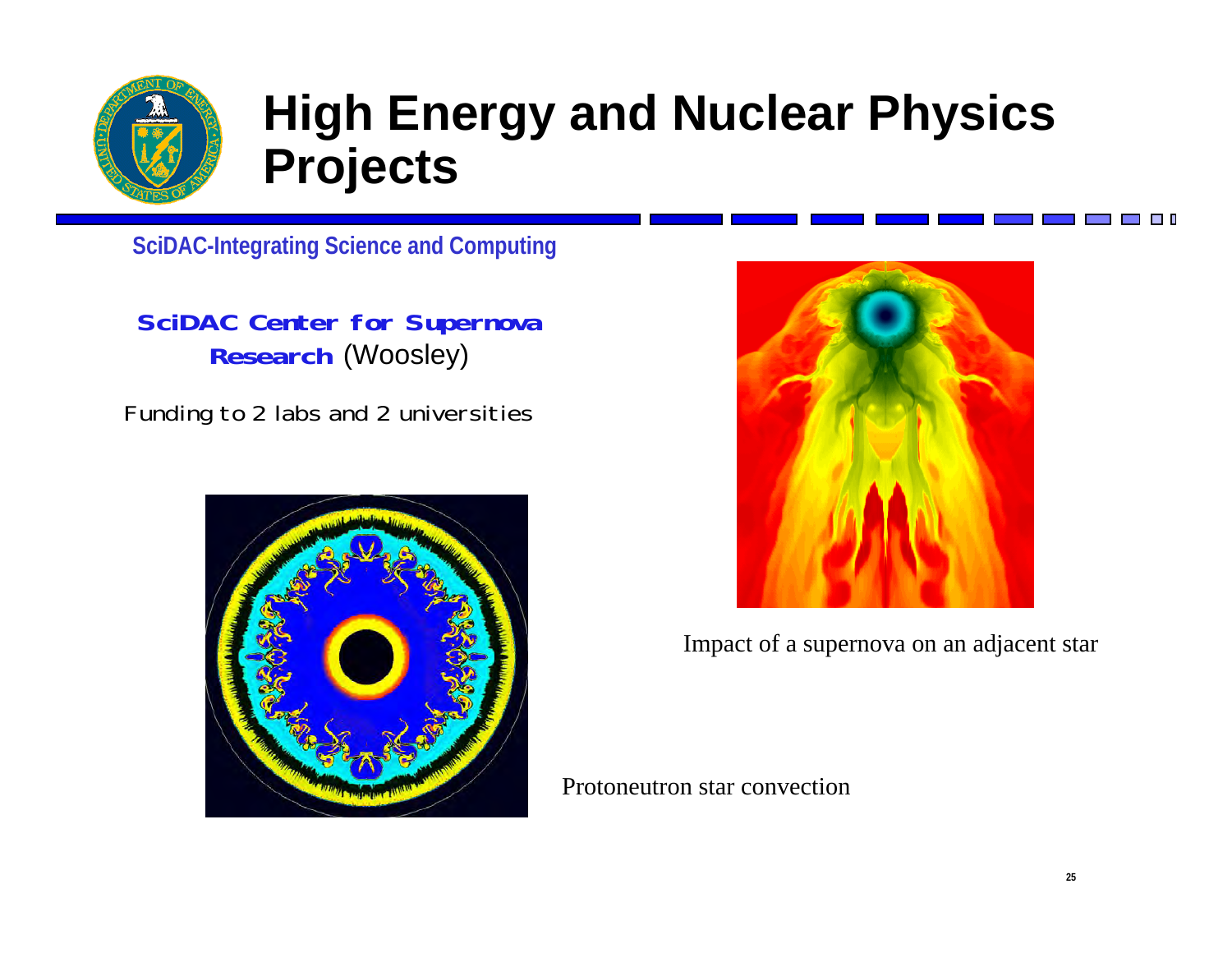

**SciDAC-Integrating Science and Computing**

**The Particle Physics Datagrid Collaboratory Pilot**  (Mount, Newman, Livny)

Jointly funded with ASCR

Funding to 6 labs and 3 universities Involves major HEP and NP experiments Babar, DO, CMS, ATLAS, STAR

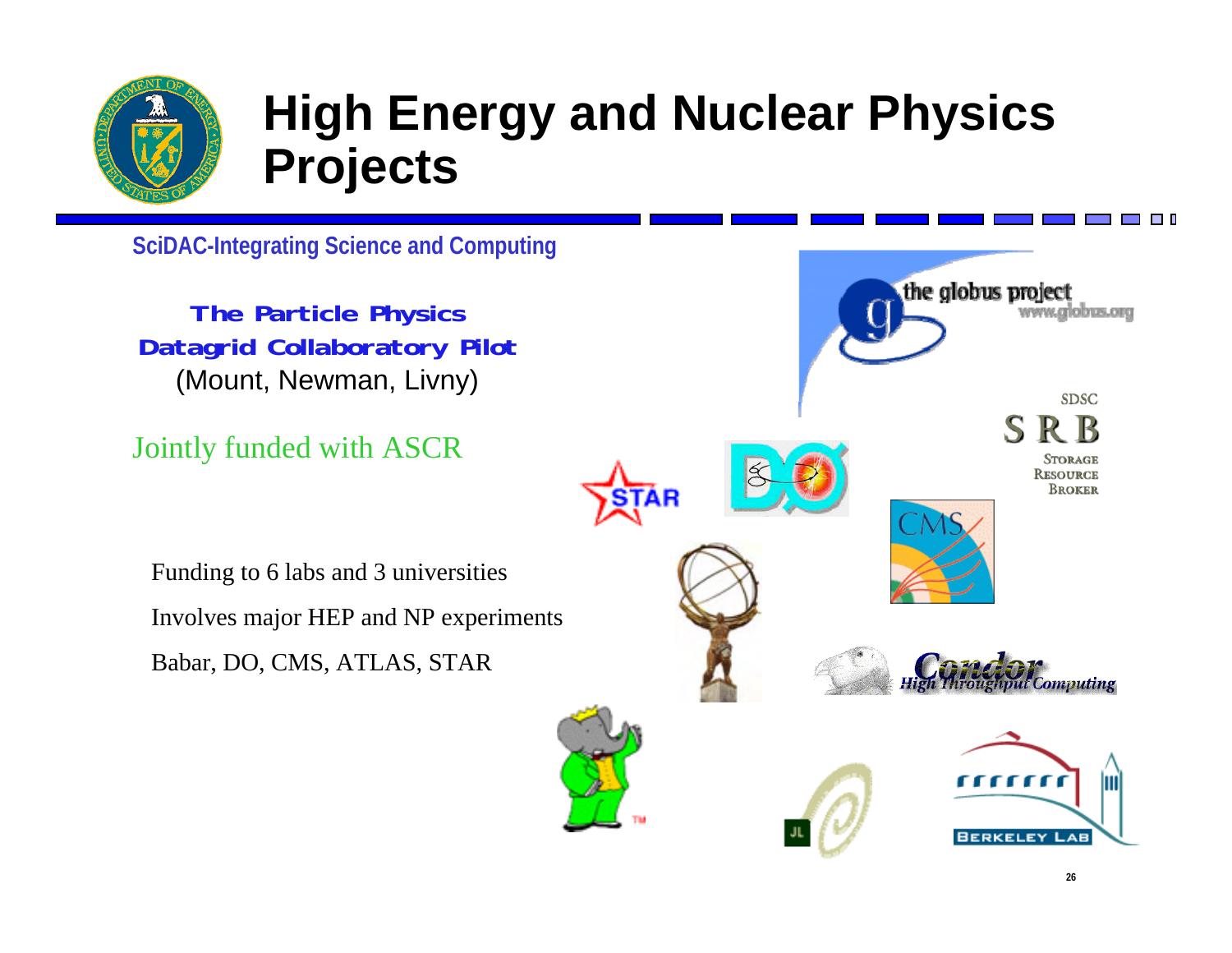

### **SciDAC-Integrating Science and Computing**

**Two large projects to develop a community climate model and the climate model of the future; 13 smaller projects to develop advanced climate model elements - \$7.9M**

| <b>Collaborative Design and Development of the</b><br><b>Community Climate System Model for Terascale</b><br><b>Computers</b> | <b>ORNL</b><br>LBNL<br>PNNL ANL<br><b>LLNL</b><br><b>NCAR</b><br>(Robert Malone, LANL) | \$4.0M/Yr |
|-------------------------------------------------------------------------------------------------------------------------------|----------------------------------------------------------------------------------------|-----------|
| A Geodesic Climate Model with Quasi-Lagrangian<br><b>Vertical Coordinates</b>                                                 | <b>Clarkson Univ.</b><br>LANL<br>(David Randall, Colorado State Univ.)                 | \$802K/Yr |
| Predictive Understanding of the Oceans' Wind-<br><b>Driven Circulation on Interdecadal Time Scales</b>                        | Indiana Univ.<br>(Michael Ghil, UCLA)                                                  | \$192K/Yr |
| Decadal Variability in the Coupled Ocean-<br><b>Atmosphere Systems</b>                                                        | (Paola Cessi, UCSD)                                                                    | \$155K/Yr |
| Improving the Processes of Land-Atmosphere<br>Interactions in CCSM 2.0 at High Resolution                                     | <b>University of Arizona</b><br>(Robert Dickinson, Georgia Tech)                       | \$245K/Yr |
| <b>Continuous Dynamic Grid Adaptation in a Global</b><br><b>Atmospheric Model</b>                                             | (William Gutowski, Iowa State Univ.)                                                   | \$148K/Yr |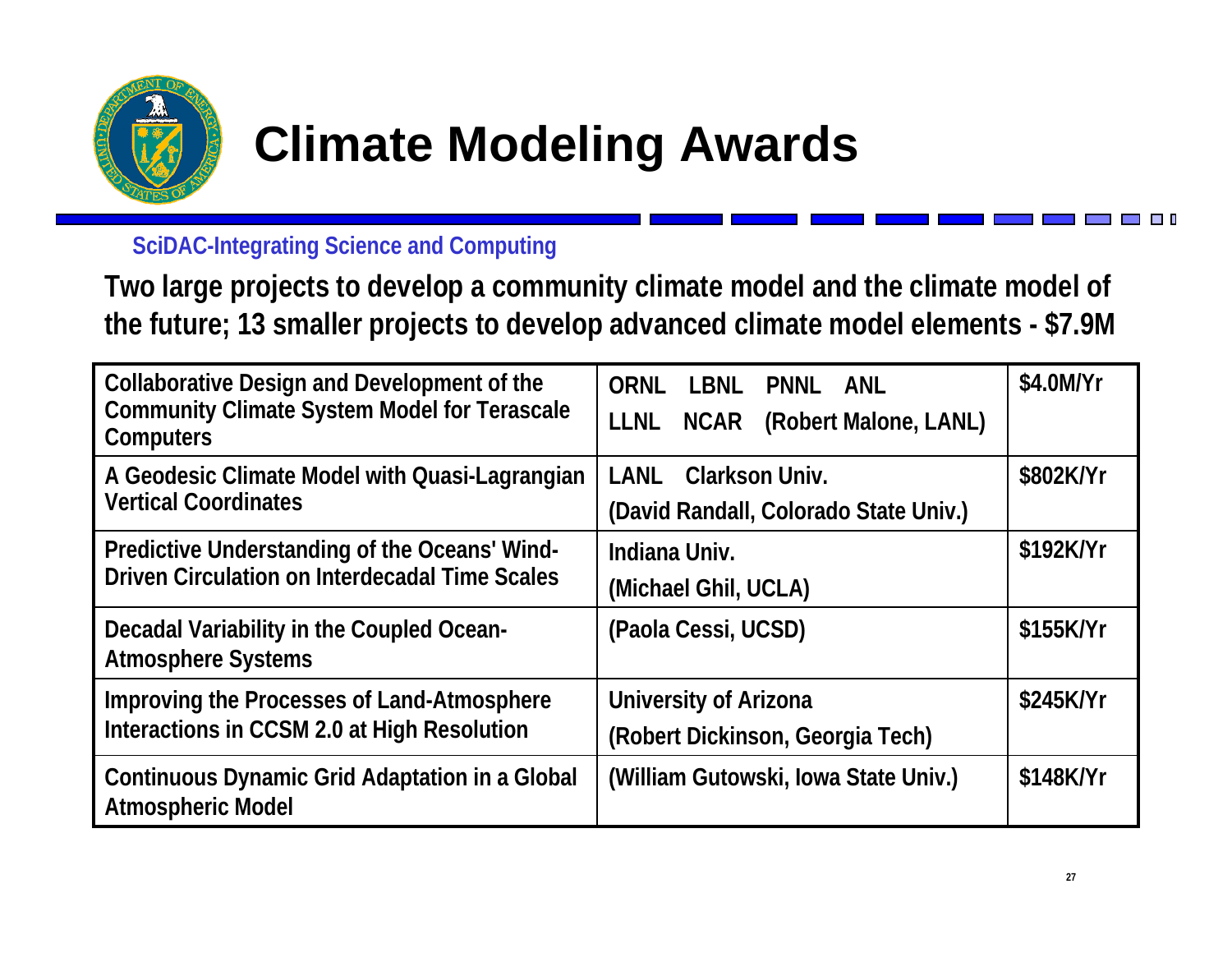

## **Climate Modeling Awards (Continued)**

**SciDAC-Integrating Science and Computing**

| Decadal Regional Climate Studies and<br><b>Applications with Variable-Resolution GCMs</b><br><b>Using Advanced Numerical Techniques</b> | (Michael Fox-Rabinovitz, Univ. of<br>Maryland)                            | \$228K/Yr |
|-----------------------------------------------------------------------------------------------------------------------------------------|---------------------------------------------------------------------------|-----------|
| <b>Multi-Resolution Climate Modeling</b>                                                                                                | (Ferdinand Baer, Univ. of Maryland)                                       | \$180K/Yr |
| Development of an Atmospheric Climate Model<br>with Self-Adapting Grid and Physics                                                      | (Joyce Penner, Univ. of Michigan)                                         | \$270K/Yr |
| <b>Testing a New Hybrid Ocean Circulation Model</b><br><b>Based on POP</b>                                                              | LANL<br>(Kirk Bryan, Princeton Univ.)                                     | \$87K/Yr  |
| Decadal Regional Climate Studies and<br><b>Applications with Variable-Resolution GCMs</b><br><b>Using Advanced Numerical Techniques</b> | (Jean Cote, Univ. of Quebec)                                              | \$69K/Yr  |
| <b>Modeling Dynamic Vegetation for Decadal to</b><br>Multi-Century Climate Change Studies                                               | <b>Goddard Institute for Space Sci.</b><br>(Andrew Friend, Rutgers Univ.) | \$72K/Yr  |

 $\blacksquare$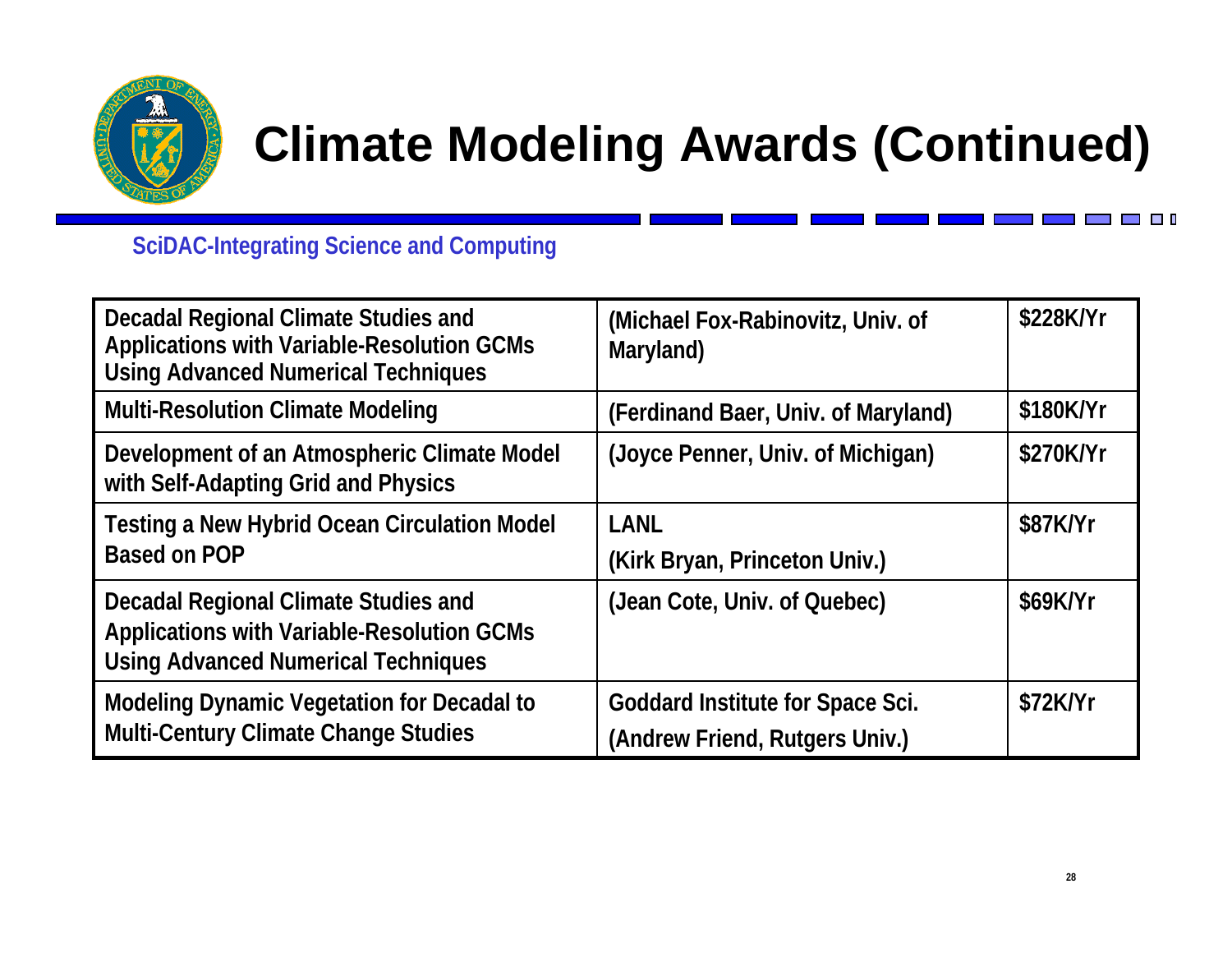

## **Climate Modeling Awards (Continued)**

**SciDAC-Integrating Science and Computing**

| Towards the Prediction of Decadal to Multi-<br>Century Processes in a High-Throughput Climate<br><b>System Model</b>                | (Zhengyu Liu, Univ. of Wisconsin)<br>(John Kutzbach, Univ. of Wisconsin) | \$231K/Yr |
|-------------------------------------------------------------------------------------------------------------------------------------|--------------------------------------------------------------------------|-----------|
| Modeling and Analysis of Global and Regional<br><b>Hydrologic Processes and Appropriate</b><br><b>Conservation of Moist Entropy</b> | (Donald Johnson, Univ. of Wisconsin)                                     | \$231K/Yr |

 $\blacksquare$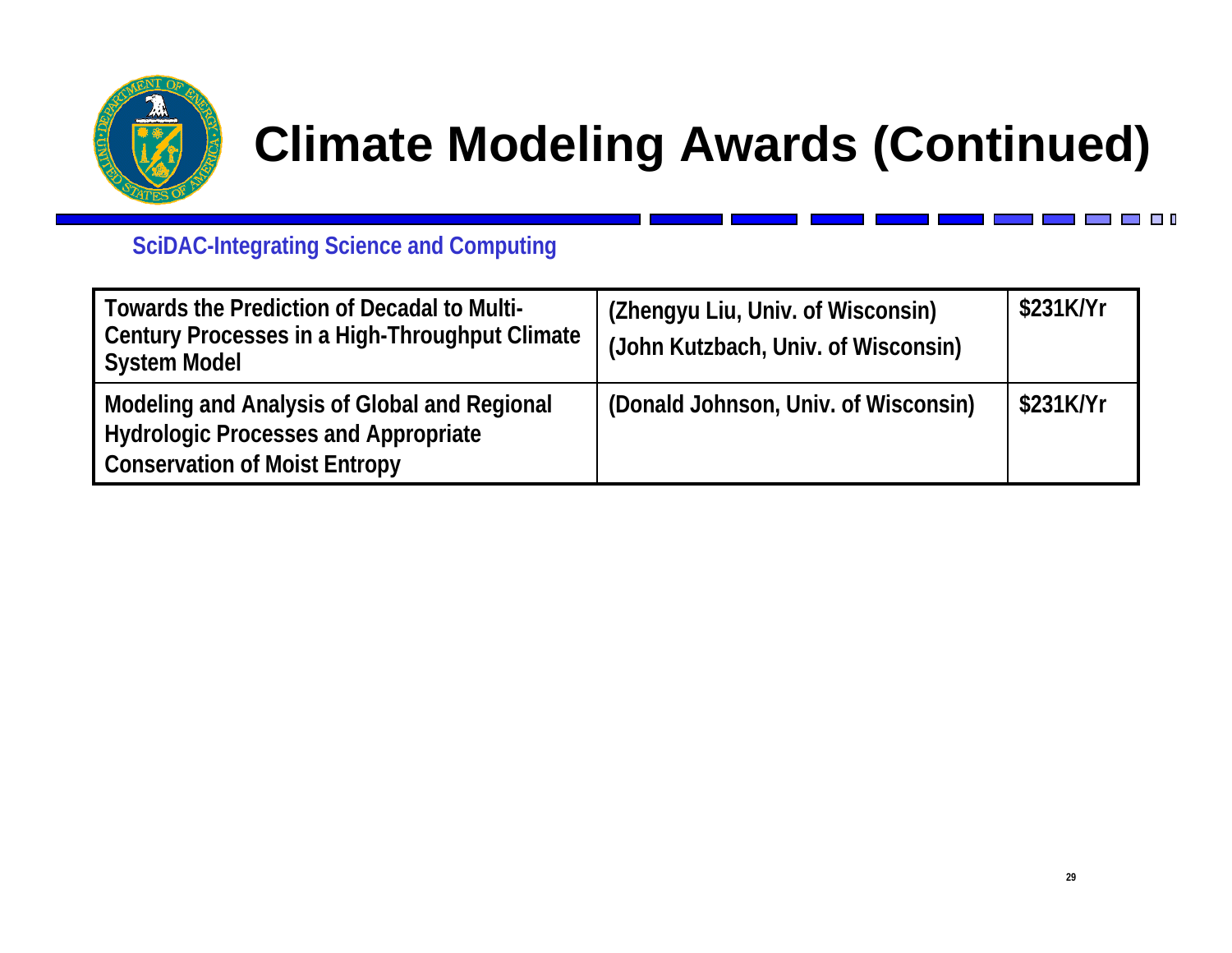

## **Collaboratory Awards**

**SciDAC-Integrating Science and Computing**

**Three Pilot Collaboratories and One Services Infrastructure Pilot to develop and demonstrate software that allows distributed teams to work together effectively and access data and facilities remotely - \$8.7M**

| A National Collaboratory to Advance<br>the Science of High Temperature<br><b>Plasma Physics for Magnetic Fusion</b> | Princeton Univ. Univ. of Utah<br><b>PPPL</b><br>(David Schissel, General Atomics) | <b>ANL</b>                          | LBNL                           | \$1.8M/Yr                          |
|---------------------------------------------------------------------------------------------------------------------|-----------------------------------------------------------------------------------|-------------------------------------|--------------------------------|------------------------------------|
| Particle Physics Data Grid Collaborative<br>Pilot                                                                   | Univ. of Wisc.<br><b>BNL</b><br><b>ANL</b><br>(Ruth Pordes, FNAL)                 | <b>UCSD</b><br>Jlab.<br><b>LBNL</b> | <b>Cal Tech</b><br><b>SLAC</b> | \$3.19M/Yr<br>(Joint with<br>HENP) |
| Earth Systems Grid II: Turning Climate<br><b>Datasets into Community Resources</b>                                  | <b>UCAR</b><br>(Don Middleton, UCAR)                                              | <b>ORNL</b>                         | <b>LLNL</b>                    | \$1.82M/Yr                         |
| DOE Science Grid: Enabling and<br>Deploying the SciDAC Collaboratory<br><b>Software Environment</b>                 | <b>ANL</b><br>(Bill Johnston, LBNL)                                               | <b>PNNL</b>                         | <b>ORNL</b>                    | \$1.88M/Yr                         |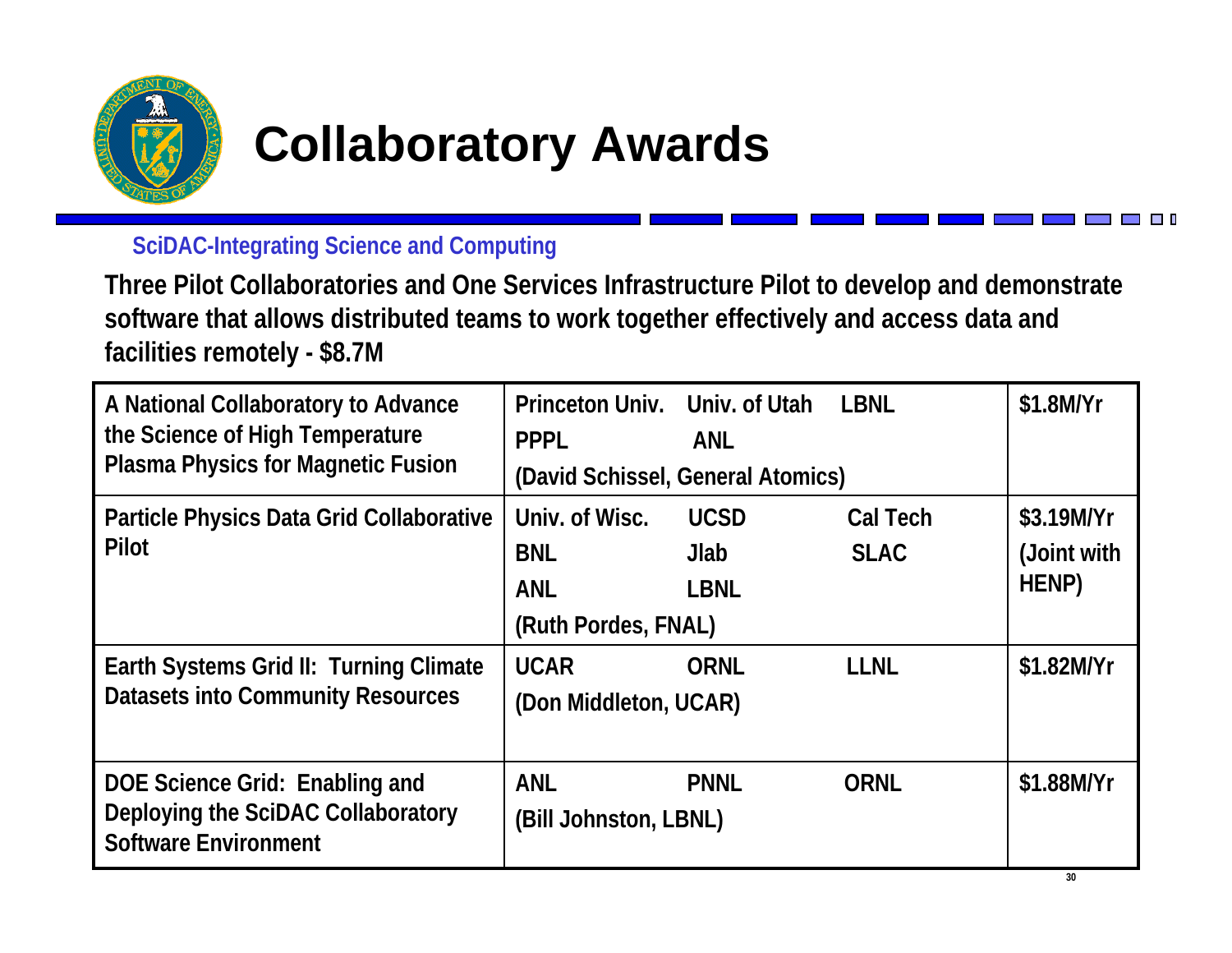

Large-scale science and engineering is typically done through the interaction of

- People,
- Heterogeneous computing resources,
- Multiple information systems, and
- Instruments

All of which are geographically and organizationally dispersed.

The overall motivation for "Grids" is to enable the routine interactions of these resources to facilitate this type of large-scale science and engineering.



### ESNet provides critical infrastructure

• **Advanced network infrastructure and specialized network services such as adaptive monitoring supporting high performance distributed applications, and Quality-of-Service and bandwidth reservation for building large-scale aggregated systems**

- **Collaboration services such as support for IP multicast based video teleconferencing**
- **Persistent support for directory services that provide naming and location of resources across the Grid and services that enable secure access to these resources**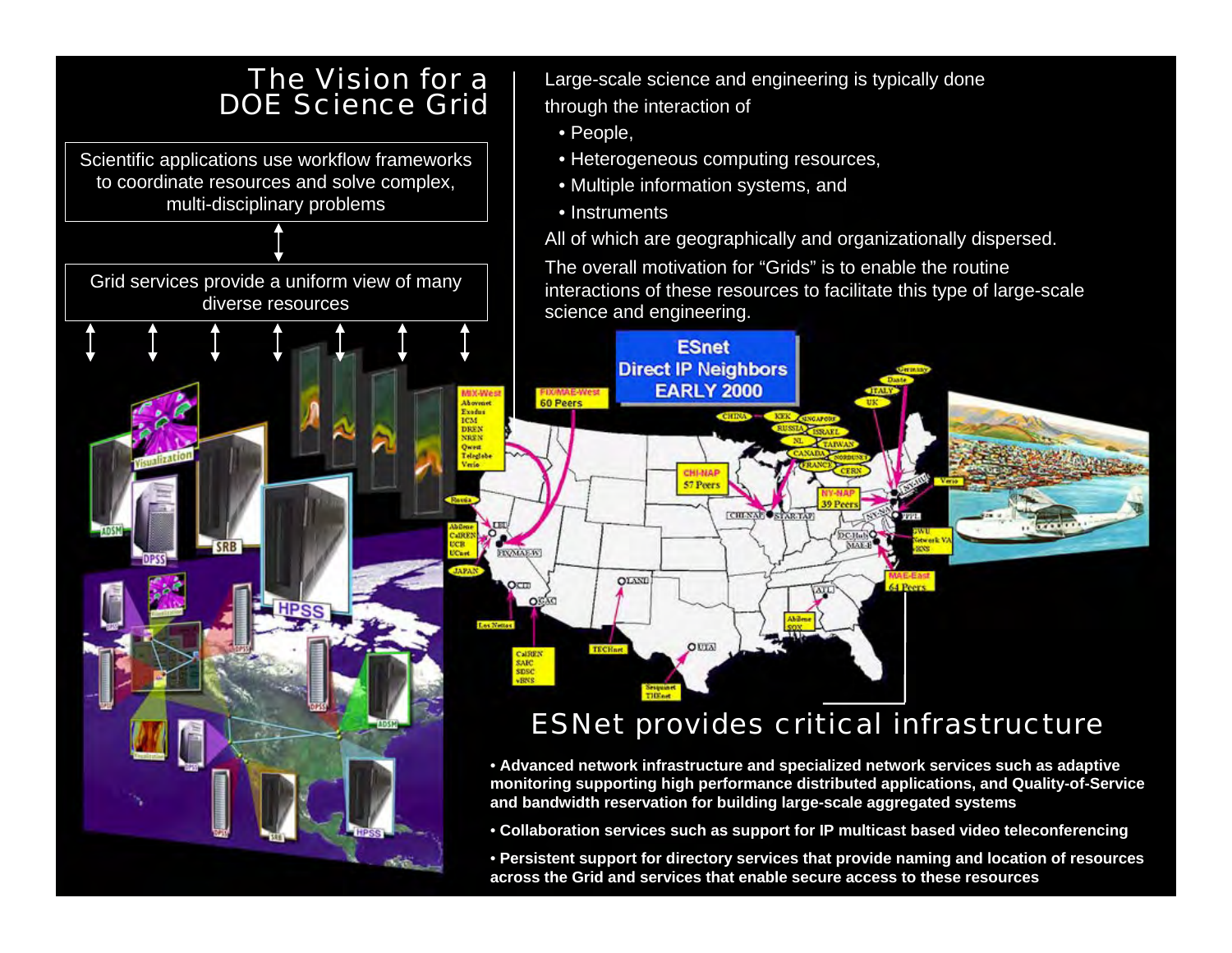

## **Middleware and Network Research Awards**

**SciDAC-Integrating Science and Computing**

**Six Middleware and Network Research Projects that contribute to the development of the Collaboratory Software Environment - \$3.4M**

| Middleware Technology to Support Science<br><b>Portals</b>                                                                            | Indiana Univ.<br>(Dennis Gannon)                         | \$182k/Yr |
|---------------------------------------------------------------------------------------------------------------------------------------|----------------------------------------------------------|-----------|
| A High Performance Data Grid Toolkit: Enabling<br><b>Tech. For Wide Area Data Intensive Applications</b>                              | Univ. of Wisconsin<br><b>USC</b><br>(lan Foster, ANL)    | \$748k/Yr |
| Security and Policy for Group Collaboration                                                                                           | Univ. of Wisconsin<br><b>USC</b><br>(Steve Tuecke, ANL)  | \$750k/Yr |
| <b>Optimizing Performance and Enhancing</b><br><b>Functionality of Distributed Applications Using</b><br><b>Logistical Networking</b> | Univ. of Tennessee<br>(Micah Beck)                       | \$500k/Yr |
| <b>Bandwidth Estimation: Measurement</b><br><b>Methodologies and Applications</b>                                                     | Wellesley College Univ. of Delaware<br>(K. Claffy, UCSD) | \$433k/Yr |
| <b>INCITE: Edge-Based Traffic Processing and</b><br>Service Inference for High Performance Networks                                   | <b>SLAC</b><br>LANL<br>(Richard Baraniuk, Rice Univ.)    | \$800k/Yr |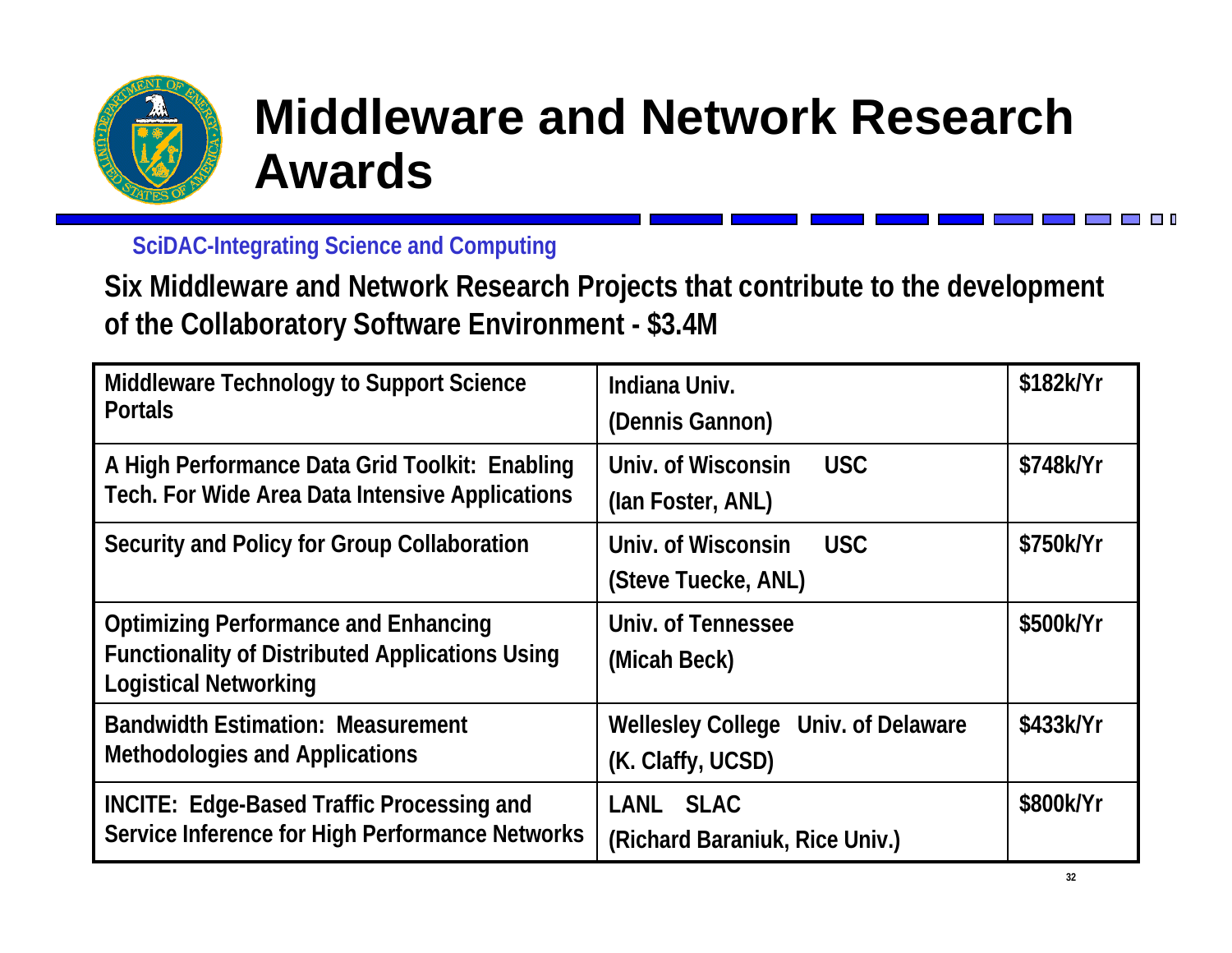

## **Applied Mathematics Integrated Software Infrastructure Centers**

**SciDAC-Integrating Science and Computing**

**Three projects that will take up the challenge of providing scalable numerical libraries - \$8.6M**

| <b>Algorithmic and Software Framework</b>                   | <b>LLNL</b><br><b>NYU</b><br>U. of Washington           | \$2.7M/Yr   |
|-------------------------------------------------------------|---------------------------------------------------------|-------------|
| for Applied Partial Differential<br><b>Equations (APDE)</b> | U. of Calif. Davis U. of Wisconsin                      |             |
|                                                             | U. of North Carolina                                    |             |
|                                                             | (Phil Colella, LBNL)                                    |             |
| <b>Terascale Optimal PDE Simulations</b><br>(TOPS)          | <b>LLNL</b><br>ANL<br><b>LBNL</b><br>Carnegie Mellon U. | $$3.3$ M/Yr |
|                                                             | New York U.<br>U. of Calif. Berkeley                    |             |
|                                                             | U. of Colorado<br>U. of Tennessee                       |             |
|                                                             | (David Keyes, Old Dominion U.)                          |             |
| <b>Terascale Simulation Tools &amp;</b>                     | <b>LLNL</b><br><b>PNNL</b><br><b>ANL</b><br><b>ORNL</b> | $$2.6$ M/Yr |
| <b>Technologies Center (TSTT)</b>                           | <b>SNL</b><br><b>RPI</b><br><b>SUNY Stony Brook</b>     |             |
|                                                             | (Jim Glimm, BNL)                                        |             |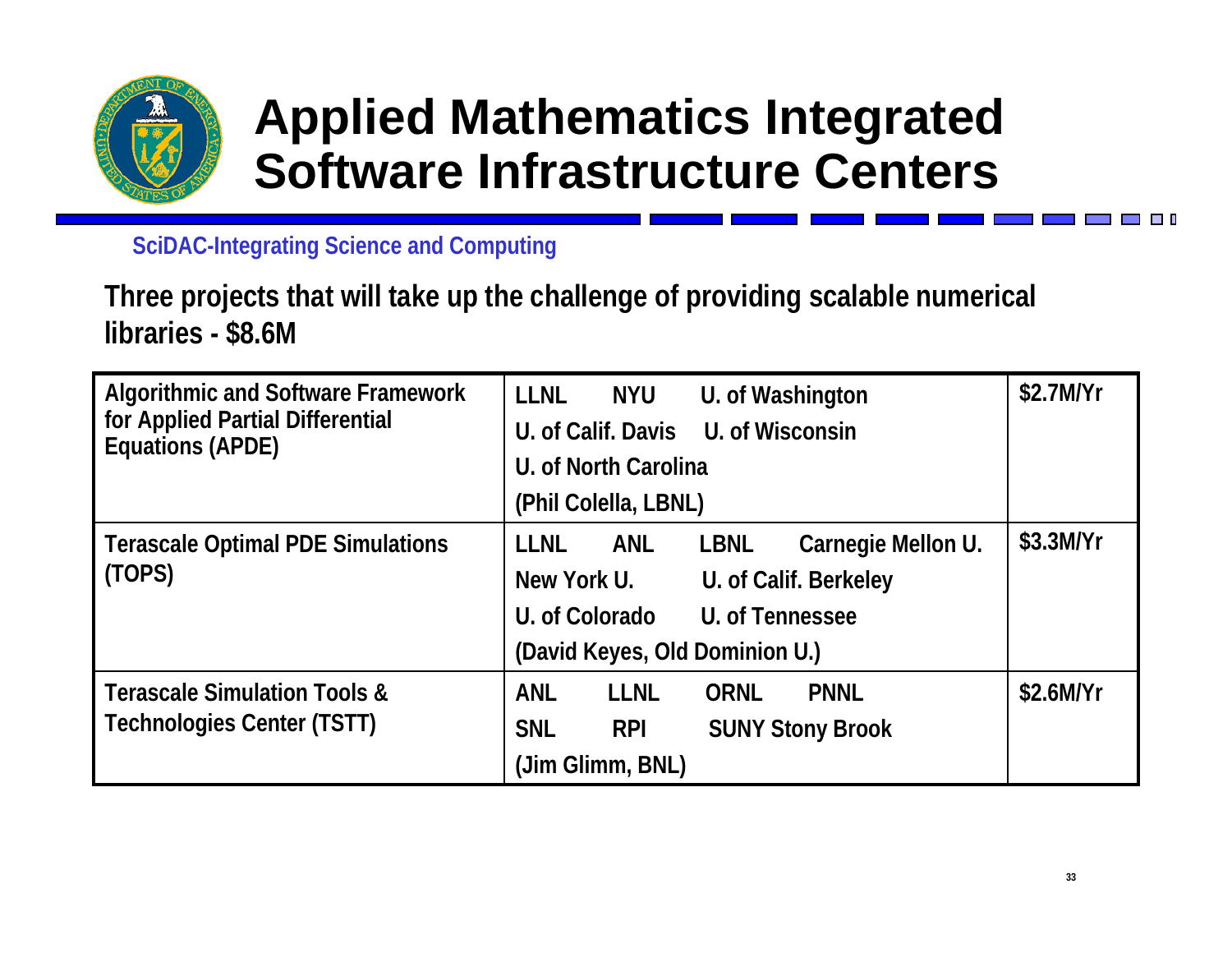

## **Computer Science Integrated Software Infrastructure Centers**

**SciDAC-Integrating Science and Computing**

**Four activities focused on a comprehensive, portable, and fully integrated suite of systems software and tools for effective utilization of terascale computers - \$10.7M**

| Scalable Tools for Large Clusters;<br><b>Resource Management; System</b><br>Interfaces; System Management Tool<br>Framework (SSS) | <b>ANL</b><br><b>LBNL</b><br><b>SNL</b><br><b>PNNL</b><br><b>Ames</b><br><b>LANL</b><br><b>National Center for Supercomputing App</b><br>(Al Geist, ORNL) | \$2.2M/Yr |
|-----------------------------------------------------------------------------------------------------------------------------------|-----------------------------------------------------------------------------------------------------------------------------------------------------------|-----------|
| <b>High-End Computer Systems</b><br>Performance: Science & Engineering<br>(PERC)                                                  | U. of Illinois<br><b>ANL</b><br><b>LLNL</b><br><b>ORNL</b><br><b>UCSD</b><br>U. of Tennessee<br>U. of Maryland<br>(David Bailey, LBNL)                    | \$2.4M/Yr |
| Center for Component Technology for<br><b>Terascale Simulation Software (CCA)</b>                                                 | <b>LLNL</b><br><b>ANL</b><br>LANL<br><b>ORNL</b><br><b>PNNL</b><br>U. of Utah<br>Indiana U.<br>(Rob Armstrong, SNL)                                       | \$3.1M/Yr |
| <b>Scientific Data Management Enabling</b><br><b>Technology Center (SDM)</b>                                                      | <b>LLNL</b><br><b>ORNL</b><br><b>ANL</b><br>Georgia Tech.<br><b>North Carolina State</b><br>Northwestern U.<br><b>UCSD</b><br>(Ari Shoshani, LBNL)        | \$3M/Yr   |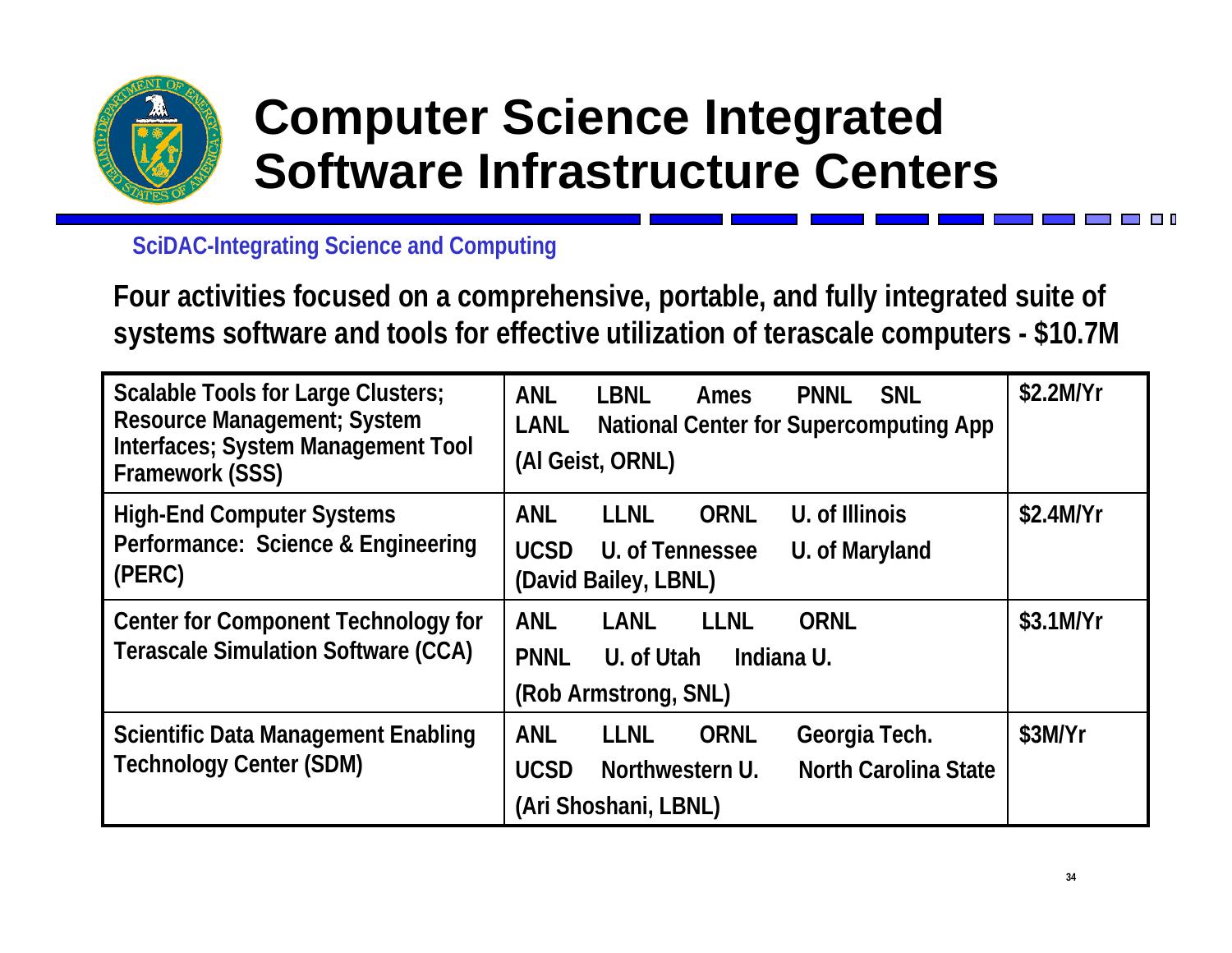

## **Scalable Systems Software for TeraScale Computers**



www.scidac.org/ScalableSystems

## **Problem**

- Computer centers use incompatible, ad hoc set of systems tools
- Present tools are not designed to scale to multi-Teraflop systems

## **Solution**

- Collectively (with industry) define standard interfaces between systems components for interoperability
- Create scalable, standardized management tools for efficiently running our large computing centers

### **Impact**

• Revolutionize the way system software is designed and used.

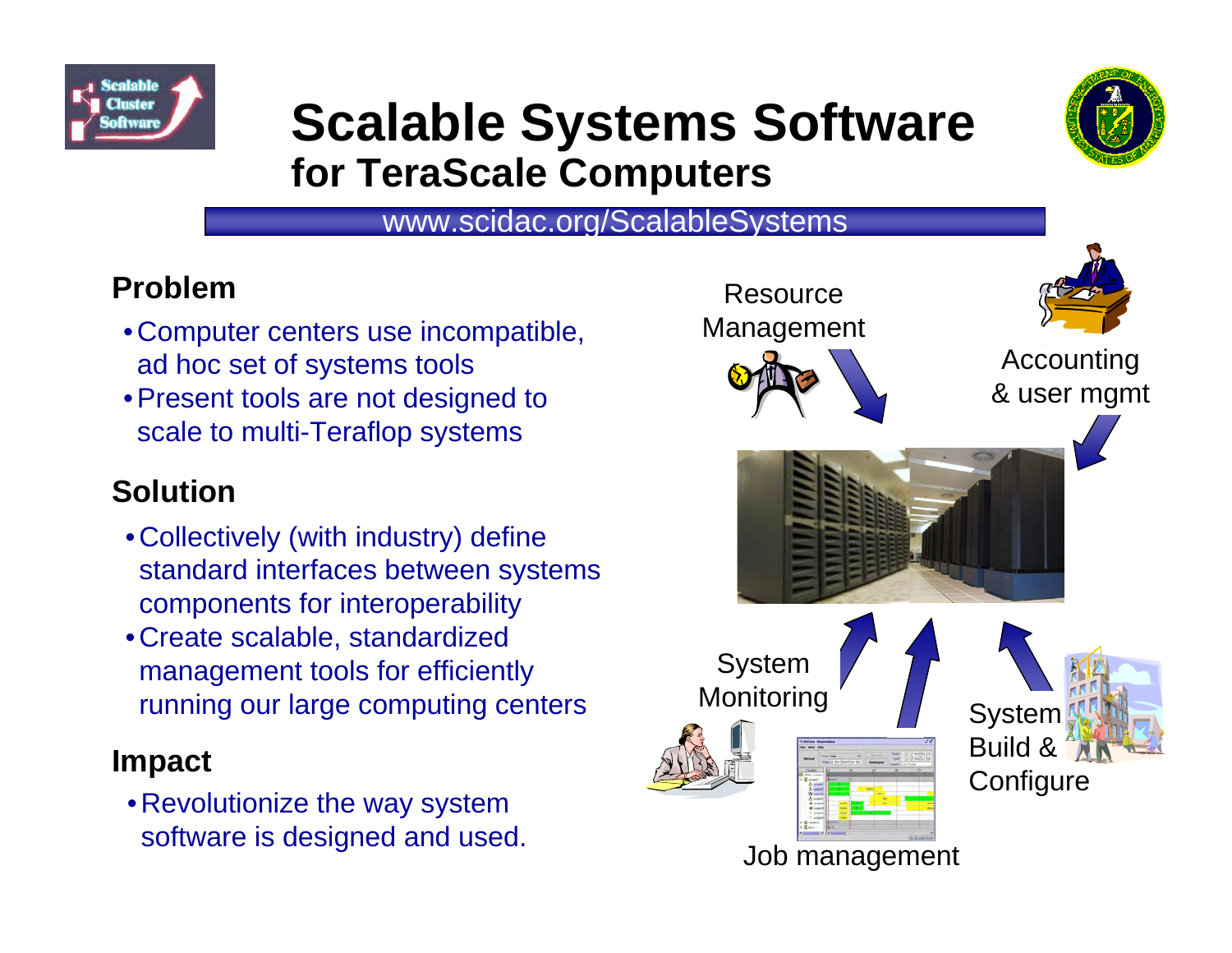PERC PERFORMANCE EVALUATION RESEARCH CENTER

**Developing a** *science* **for understanding performance of scientific applications on high-end computer systems, and** *engineering* **strategies for improving performance on these systems.** 



#### **GOALS**

- **Optimize and Simplify:**
- Profiling of real applications
- Measurement of machine capabilities (emphasis on memory hierarchy)
- Performance prediction
- Performance monitoring
- Informed tuning

Understand the key factors in applications that affect performance.

Understand the key factors in computer systems that affect performance.

- Develop models that accurately predict performance of applications on systems.
	- Develop an enabling infrastructure of tools for performance monitoring, modeling and optimization.
- Validate these ideas and infrastructure via close collaboration with DOE SC and other application owners.
- Transfer the technology to end-users.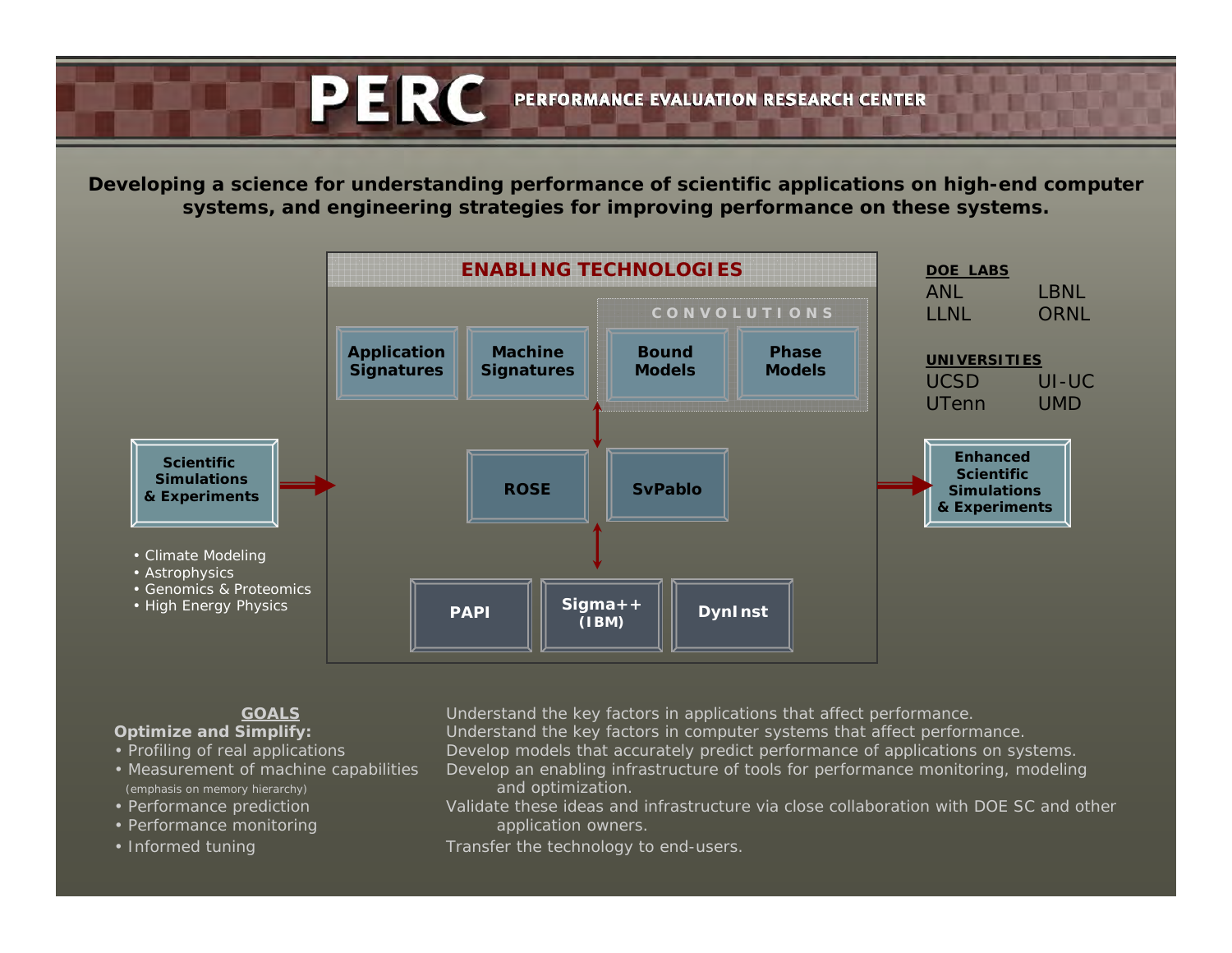### Component Technology for Terascale Simulation Software: **Bringing Components to High Performance Computing**

**http://www.cca-forum.org/ccttss**

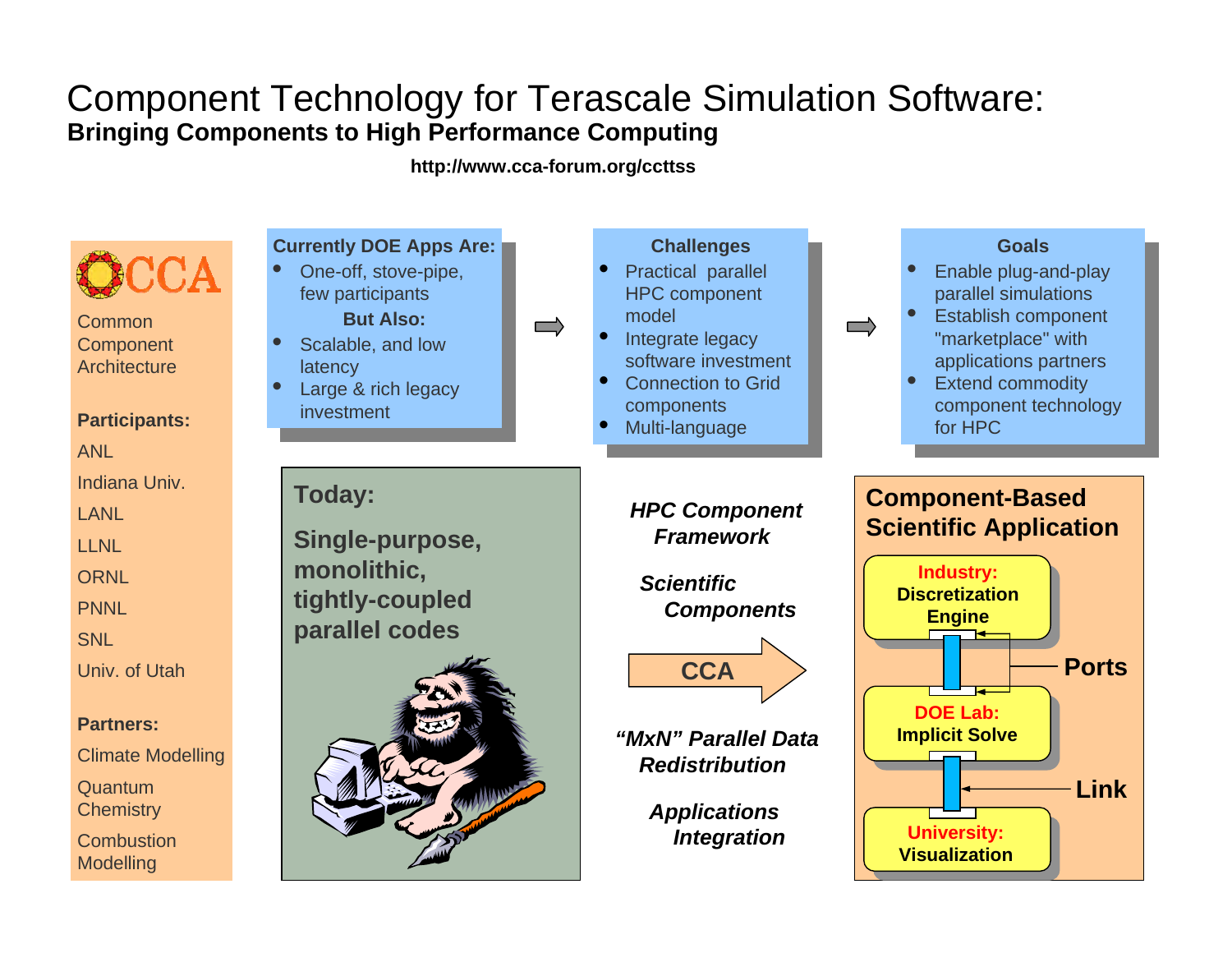# **Scientific Data Management ISIC**

**SDMcenter**